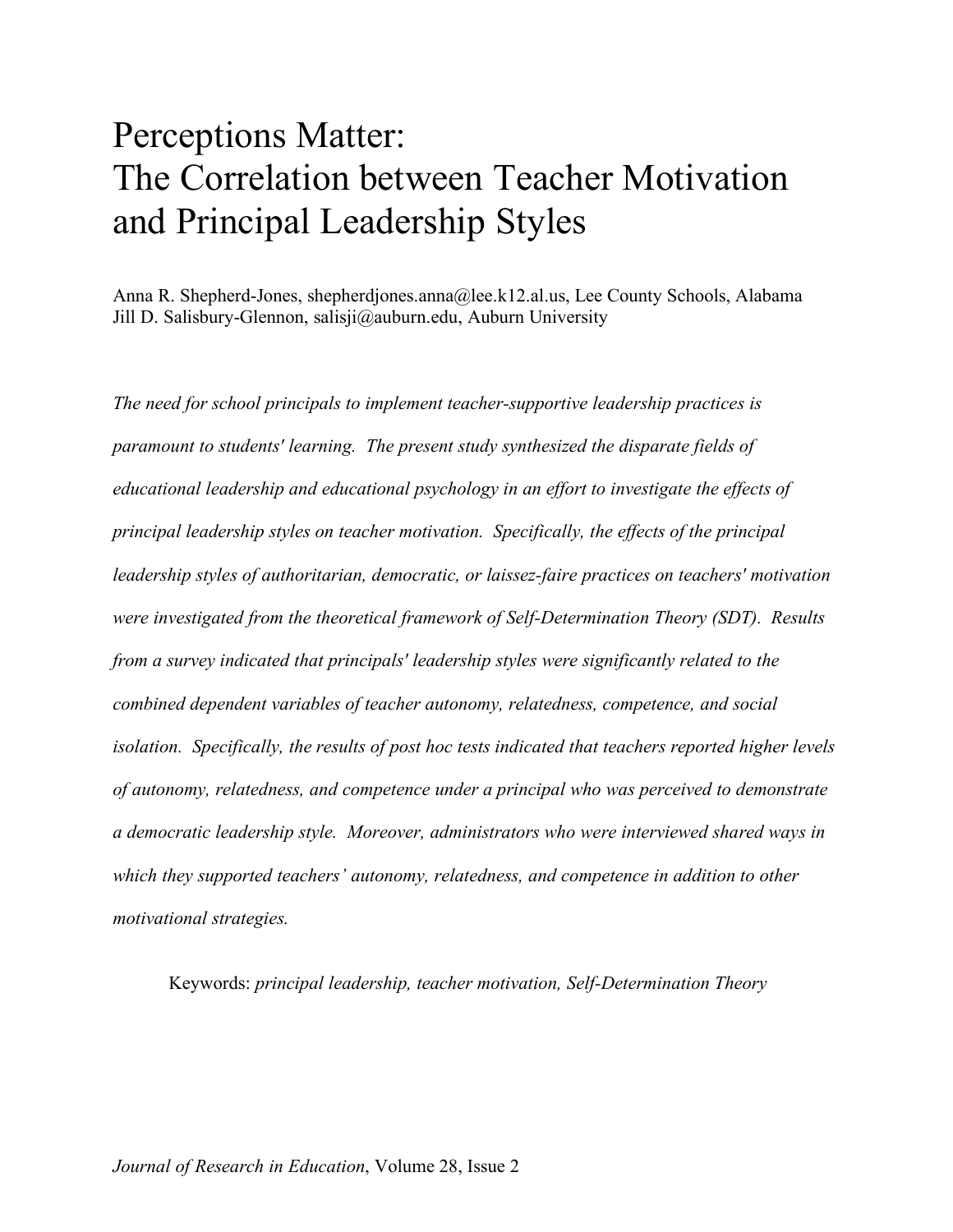The fundamental purposes of leadership include "providing direction" and "exercising influence" (Leithwood, Louis, Anderson, & Wahlstrom, 2004; Louis, Leithwood, Wahlstrom, & Anderson, 2010). However, these qualities can seem deceivingly basic if they are not contextualized within the complex nature of learning organizations such as schools. There are many facets of a school, including its interpersonal nature, which make the relationships between administrators and teachers a vital component. Moreover, school leaders indirectly affect student learning through the practices by which they lead teachers and create the organizational climate of the school (Lezotte & McKee, 2006). Therefore, the need to implement teacher-supportive leadership practices is paramount to the success of students' learning and must remain as an imperative concern of instructional leaders. However, retaining highly qualified educational leaders is challenged by the alarmingly popular trend of teachers who transfer between schools, move to another position within education, or leave the profession altogether for reasons that are often within a school leader's purview (Ingersoll, 2003; Ingersoll & May, 2011; National Commission on Teaching and America's Future, 2007; Rinke, 2008).

Research findings regarding the effects of school administrators' leadership styles suggest that leaders who work collaboratively with teachers, solicit their input, include them in decision-making processes, encourage open communication, and create a positive school culture maintain supportive relationships with teachers. As a result of these strong relationships, schools yield greater student achievement (Marzano, Waters, & McNulty, 2005; Supovitz, Sirinides, & May, 2010). Price (2015) also found that the interactions between principals and teachers related to teachers' perceptions of student engagement, which was mediated by trust in teachers and administrative support. In reference to Leithwood et al. (2004), Lezotte and McKee (2006) stated, "Leaders contribute to student learning most significantly in an indirect way.

#### *Journal of Research in Education*, Volume 28, Issue 2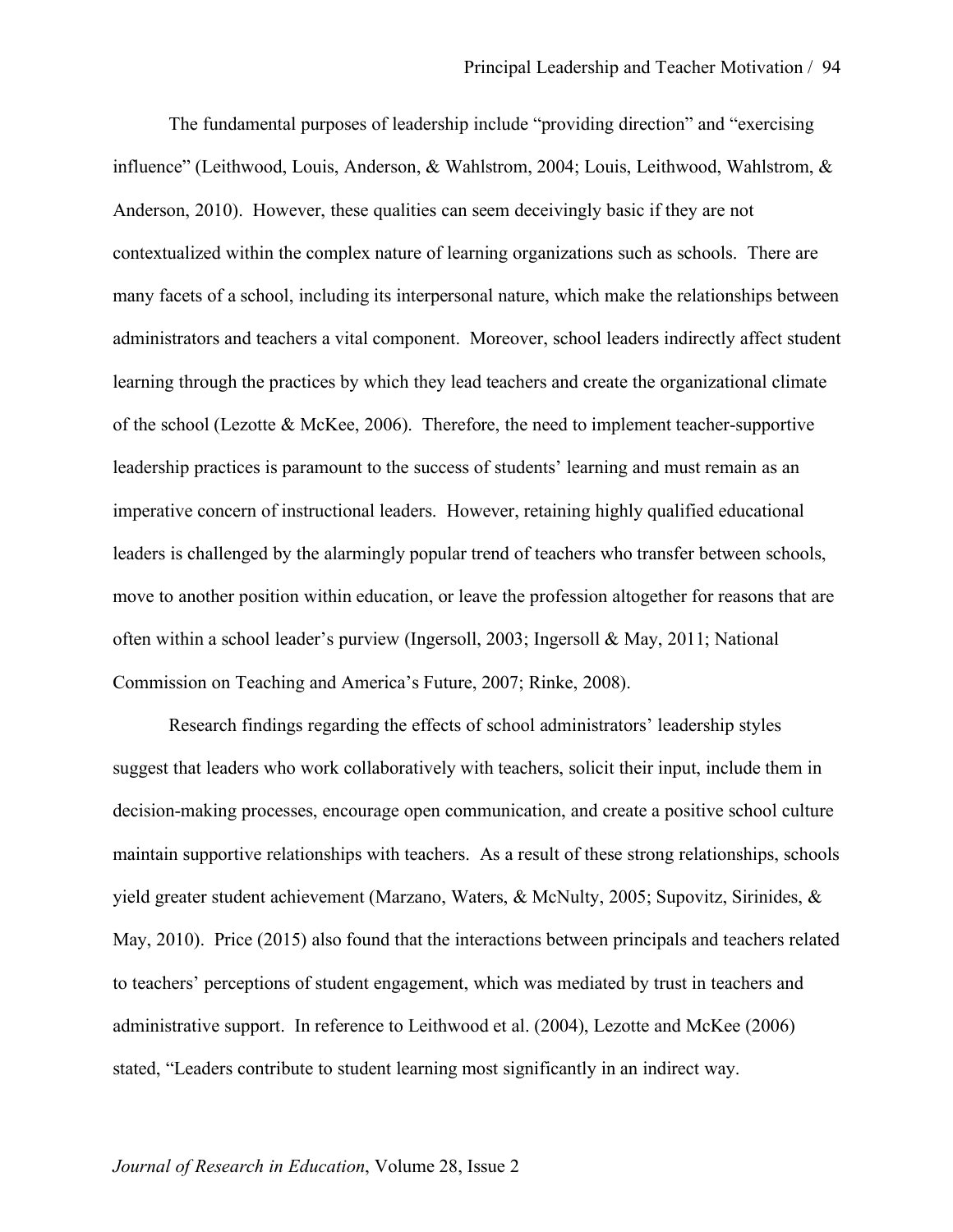#### 95 / Principal Leadership and Teacher Motivation

Specifically, leaders exert a positive or negative influence on individuals who, in turn, directly influence student learning (teachers) and on the relevant features of their organizations (schools)" (p. 265). This claim echoed the findings of Hallinger and Heck (1998), who acknowledged the impact on student achievement when principals engaged teachers and other stakeholders in the decision–making process. Although a positive relationship between school administrators and teachers garners a positive learning environment, teachers report leaving or moving within the profession due to limited influence and autonomy (Ingersoll, 2003; Kersaint, 2005). Moreover, there is a paucity of research regarding the impact of principal leadership styles on teachers' motivation, specifically their own personal needs for autonomy, competence, and relatedness (Bellibas & Liu, 2017; Collie et al., 2013; Eyal & Roth, 2010).

Further, Murphy (2002) advocated for viewing school leadership from a renewed perspective. Specifically, Murphy (2002) questioned the traditional practice of choosing between either the strict adherence to theoretical concepts developed by academics, or the implementation of applied practices based solely on classroom applications. Thus, in an effort to implement Murphy's (2002) suggestions regarding effective school leadership reform, one intent of this study was to synthesize the theoretical research as well as more applied practices from both the fields of educational leadership and educational psychology.

Therefore, the overarching goals of this research study were threefold. First, we made extensive efforts to merge both theoretical and empirical research from both the educational leadership and educational psychology disciplines. Second, we explored the relationship between principals' leadership styles and teachers' motivation at work. Third, we built a bridge between academic research and educational leaders by calling upon their expertise to elucidate practical implications of the teacher-reported findings rendered from this study.

#### *Journal of Research in Education*, Volume 28, Issue 2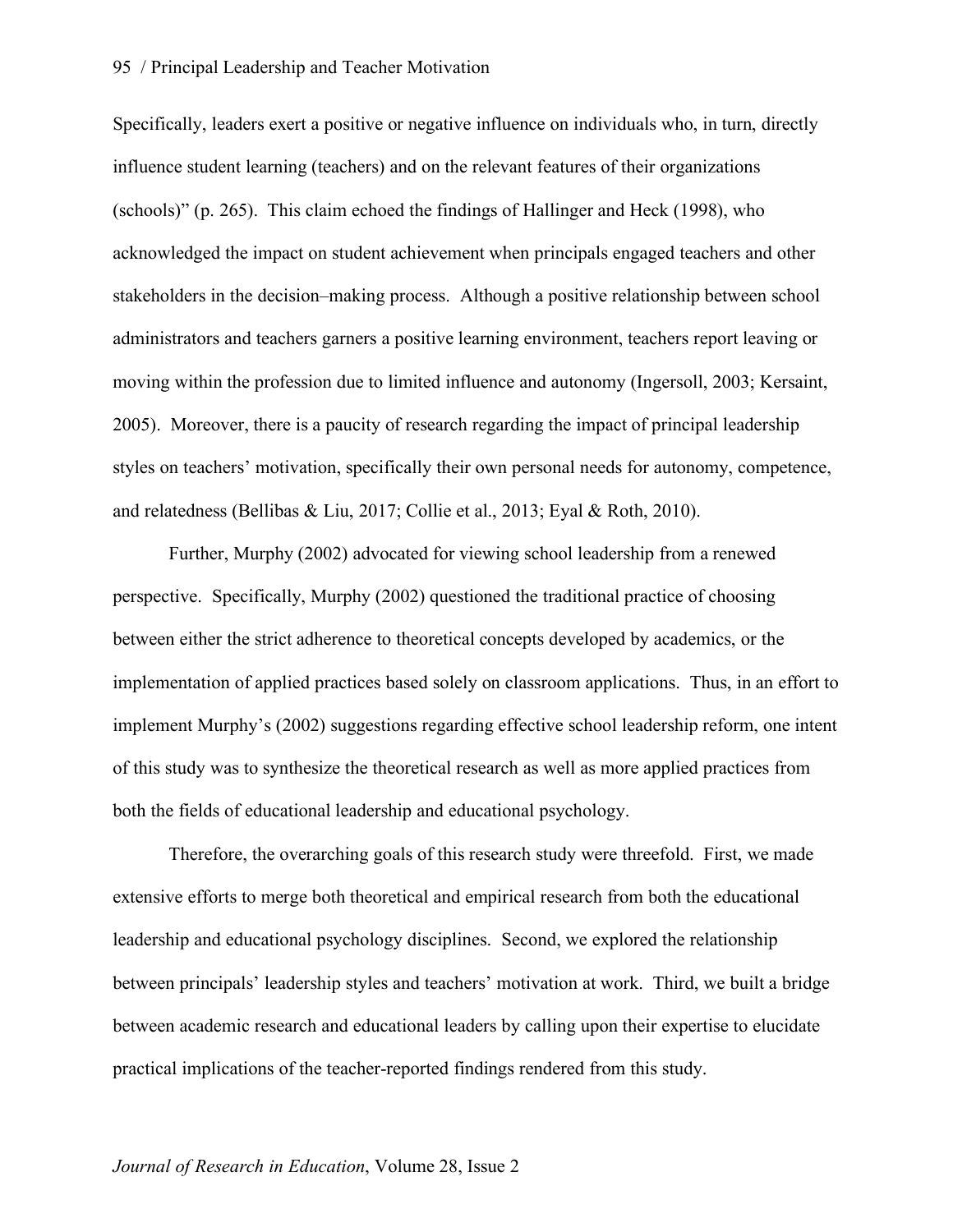#### **Theoretical Framework**

Northhouse (2012) posited that school principals' overall actions, behaviors, and beliefs can be characterized as stemming from a democratic, laissez-faire, or an authoritarian leadership style. Within the context of these different leadership styles, authoritarian leaders limit collaborative efforts with teachers and make unilateral decisions which are communicated through directives and monitored for fidelity in a micromanagement-oriented manner. This topdown approach allows principals with authoritarian leadership styles to maintain power and control over individuals in their work environment. Alternatively, laissez-faire principals abdicate all control and responsibility to their staff who, in turn, are left without any leader or guidance. In contrast, democratic leaders extend moderate influence because they share the decision-making power with teachers by creating a work environment based on open communication, collaboration, and valued input (Northouse, 2012). Northouse (2012) asserted that individuals are not beholden to one style of leadership as it can change by circumstance; however, leaders do tend to favor one style over the others.

In recent decades, the field of educational psychology has undergone a significant change in its theoretical orientations regarding motivation as it moved from a more behavioral view of motivation to a more cognitive-information processing view of motivation. In other words, as time has progressed, researchers have begun to explore internal motivational drives rather than focusing solely on environmental conditions. Several motivational theories of this nature were founded on individuals' competence and control beliefs, from which Self-Determination Theory (SDT) evolved.

SDT was founded on the principle of human development that individuals are innately driven to grow psychologically while also integrating experiences and personality to form a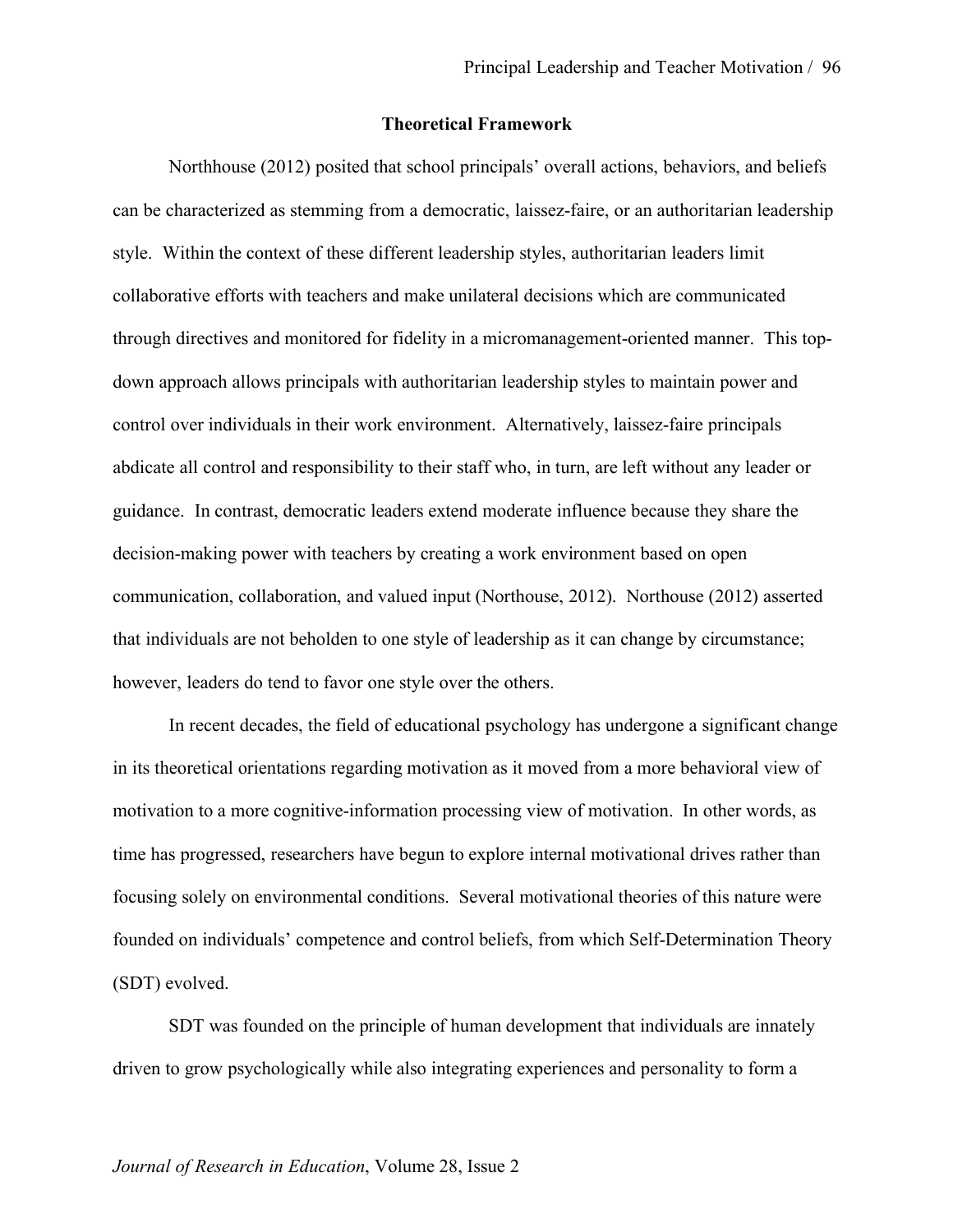sense of self (Ryan, Connell, & Deci, 1985, as cited in Schunk & Zimmerman, 2006). While in pursuit of intrinsic satisfaction, "individuals tend naturally to seek challenges, to discover new perspectives, and to actively internalize and transform cultural practices" (Ryan & Deci, 2002, p. 3). Ryan (1995) described SDT as "a dialectical view that involves acceptance of natural integrative tendencies and yet acknowledges the power of social contexts to fragment or 'overchallenge' them …" (p. 403). Given the interpersonal nexus of the teaching profession, SDT aligns accordingly as it recognizes our innate desire to meet basic psychological needs through a social medium. Individuals' drive, or intrinsic motivation, produces internal satisfaction because their needs are fulfilled (Ryan & Deci, 2000, 2009). These basic psychological needs include feelings of autonomy, competence, and relatedness. In the SDT perspective, autonomy refers to the need for choice and control, competence is the feeling of impacting one's environment and achieving valued outcomes, and relatedness is the sense of belongingness and feeling valued by others (Deci & Ryan, 2000; Niemiec & Ryan, 2009).

Further, one's social experiences greatly affect intrinsic motivation through external structures that either support or stymie one's sense of competence, which is mediated by autonomous choices (Ryan & Deci, 2000). Therefore, an individual who experiences choice and the opportunity for self-direction and gains competence through his or her participation will also maintain or increase intrinsic satisfaction. Within his value-focused paradigm of defining a democratic community, Murphy (2002) described a school leader as a "community builder" who "must learn to lead by empowering rather than controlling others" (p. 188). Further, Huber (2004) suggested that one of the primary principles of school leadership was the support of autonomy. Originally referenced in social psychology theory, the oft-cited terminology in the field of educational leadership to describe the concept and practice of relinquishing authority to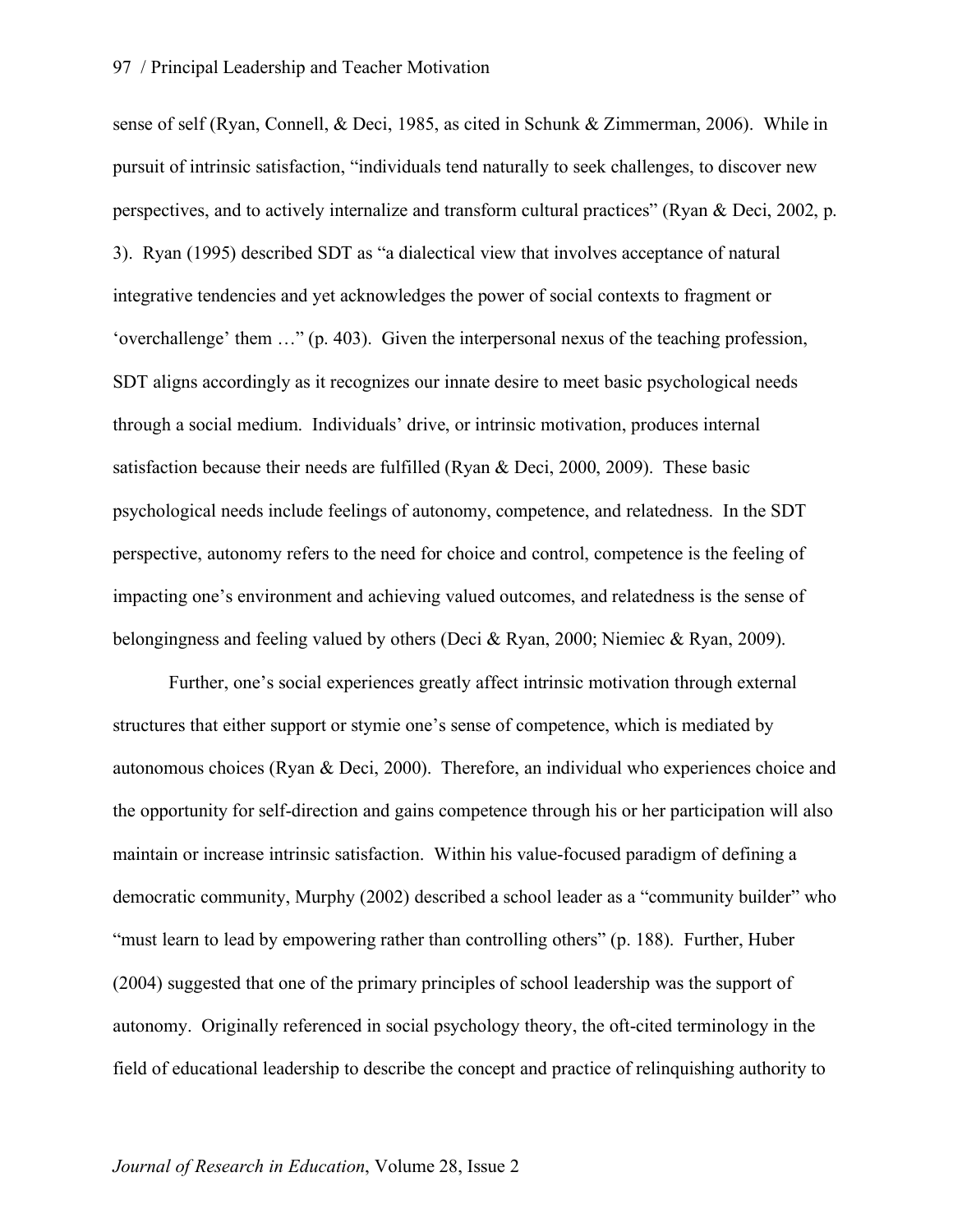other members within a learning organization (e.g., teachers) is "distributed leadership" which, when implemented, can result in a much improved work environment due to increased selfdetermination (Gronn, 2002; Harris & Spillane, 2008; Leithwood, 2011; Leithwood et al., 2004; Leithwood, Patten, & Jantzi, 2010; Louis et al., 2010).

In an extensive investigation into teacher shortages, Ingersoll (2003) utilized the Schools and Staffing Survey (SASS) and the Teacher Follow-up Survey (TFS) to gather data on "movers" (teachers who transfer to a different school) and "leavers" (teachers who completely leave the profession). Among the movers and leavers, 29% reported reasons of job dissatisfaction. When the reason for dissatisfaction was disaggregated, 17% of all of the individuals who reported job dissatisfaction claimed "lack of faculty influence and autonomy" as a cause for their career change. Kersaint (2005) used data gathered by the U.S. Department of Education and concluded that 52% of teachers who transferred schools attributed the reason to "a lack of influence over school policy." Collie, Shapka, and Perry (2012) found that teachers' perceptions of school climate, partly measured by their decision-making power and collaborative relationships with colleagues, significantly predicted variables such as their sense of teaching efficacy and job satisfaction.

Many educational systems are structured in such a way that limit teachers' autonomy and, in turn, perceived competence. Lortie (1975) discussed the "pyramid of authority" in which the subordinate members are educators and the superordinate hierarchical ranks consist of school board members who "do not belong to their occupation" and school administrators "acting on authority delegated by school boards" (pp. 4, 6). Further, school district officials have the authority to take curriculum or instructional decision-making power away from teachers. When recounting stories from her qualitative study of elementary teachers, Smith (1991) referenced an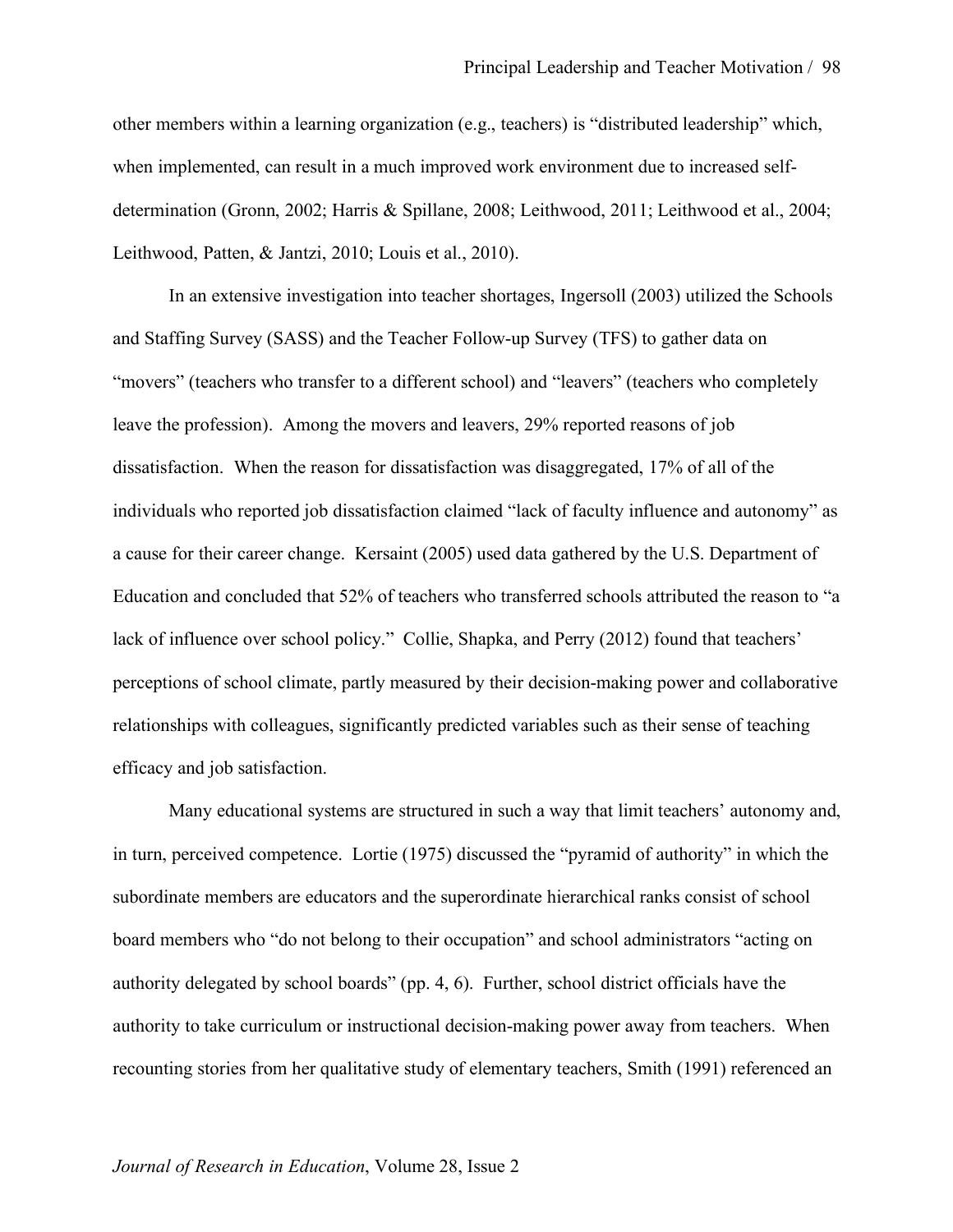example of third grade teachers who were told by district leaders (e.g., school board members) to implement more test-like teaching after standardized test results revealed a lag in their students' scores. Even though the score discrepancies were not statistically significant, the teachers "neither questioned the edict nor offered alternatives from their own expertise and experience" (Smith, 1991, p. 11).

Furthermore, the national adoption of high-stakes testing itself is another controlling factor that teachers experience. Equipped with experience from working with the U.S. Department of Education in efforts to create national curriculum standards, Ravitch (2010) called attention to flaws of the accountability movement. Ravitch (2010) acknowledged her initial support for the No Child Left Behind (NCLB) legislation because it seemed to support the standards movement which she promoted. However, the momentum for educational reform warped into a performance-driven focus rather than being learner-centered, which would sustain achievement. Ravitch (2010) reflected that "what once was an effort to improve the quality of education turned into an accounting strategy: Measure, then punish or reward" (p. 16). Within the realm of Self-Determination Theory (SDT), Ryan and Deci (2009) claimed that the implementation of consequences, such as punishment and rewards, would likely ebb individuals' feelings of autonomy and satisfaction.

Self-Determination Theory has the potential to refresh our perspective of school leadership styles and teacher motivation. For example, Collie et al. (2013) found that this motivational theory was a relevant framework for investigating teachers' motivation. Specifically, the researchers found that teachers' perceptions of the degree to which their principals supported their autonomy related to their psychological need satisfaction. Moreover, Eyal and Roth (2011) examined the relationship between the motivation type of Israeli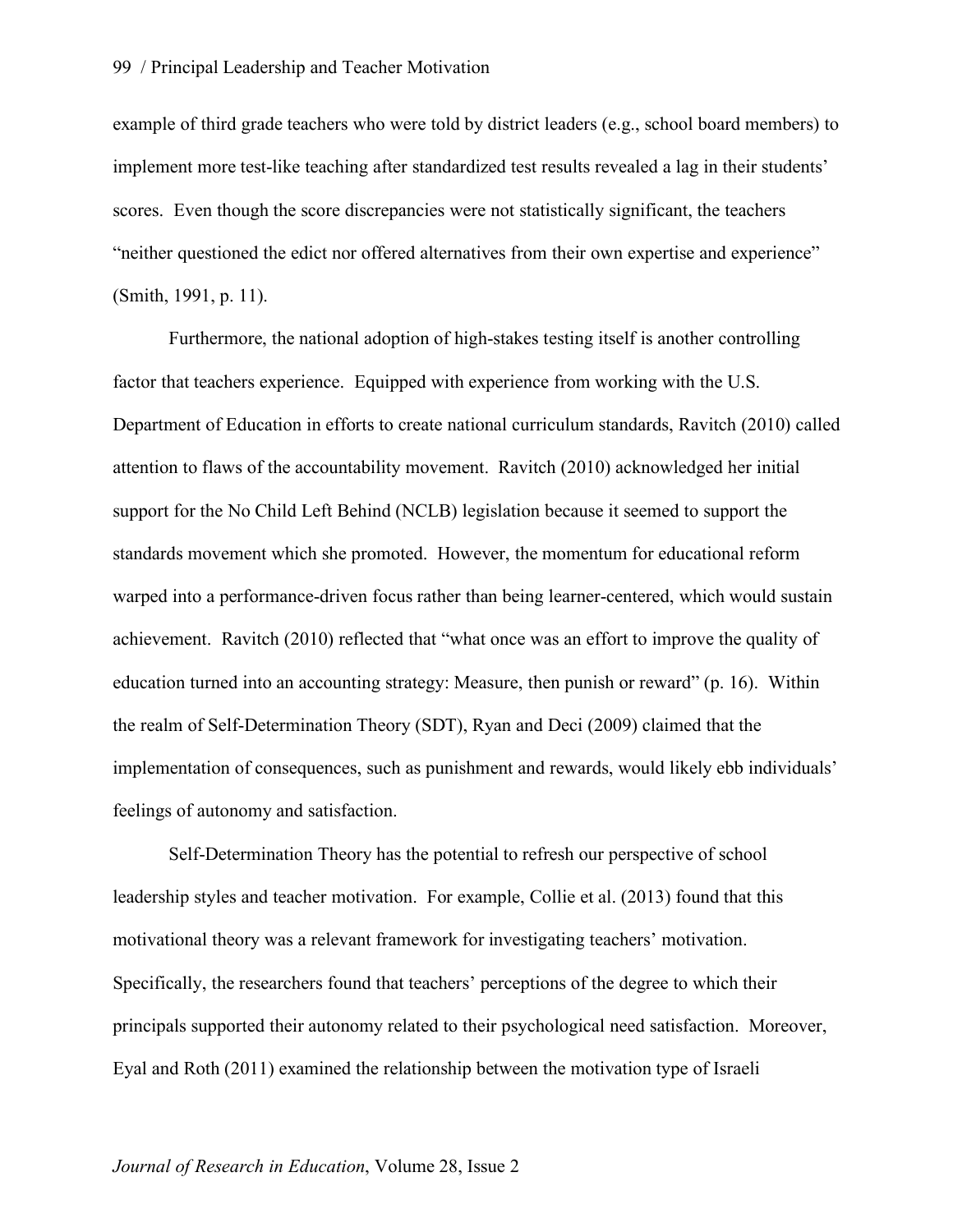elementary school teachers and their educational leaders' styles. They found a significant and positive relationship between administrators' transformational leadership style and teachers' autonomous motivation. However, the SDT approach to teacher motivation is not widespread in academic literature, and unlike the aforementioned studies, the current study investigated the relationship between principals' leadership styles and teachers' feelings of all three basic psychological needs (autonomy, competence, relatedness) through the theoretical alignment between the fields of educational leadership and psychology. Furthermore, one of the authors had experience conducting research through the theoretical perspective of SDT, then developed an interest in educational leadership research, only to find a dearth of overlap between the fields that often focus on the same context for learning – a school setting. Thus, the first goal of this study was to merge the research from the traditionally disparate fields of educational psychology and educational leadership in an effort to elucidate the relationship between principal leadership styles and teacher motivation (see Table 1).

Table 1.

| School<br>Leadership Style | Autonomy                                                                 | Competence                                                     | Relatedness                                                             |
|----------------------------|--------------------------------------------------------------------------|----------------------------------------------------------------|-------------------------------------------------------------------------|
| Authoritarian              | controls teachers and<br>their actions                                   | gives praise and<br>criticism based on<br>personal standards   | does not encourage<br>communication among<br>teachers                   |
| Democratic                 | guides teachers while<br>working with them                               | believes teachers are<br>capable of doing work<br>on their own | encourages<br>communication among<br>teachers                           |
| Laissez-Faire              | makes minimal or no<br>effort to influence<br>teachers and their actions | makes minimal or no<br>effort to give feedback                 | makes minimal or no<br>effort to establish<br>relationships with others |

*Alignment between Basic Psychological Needs and School Leadership Styles*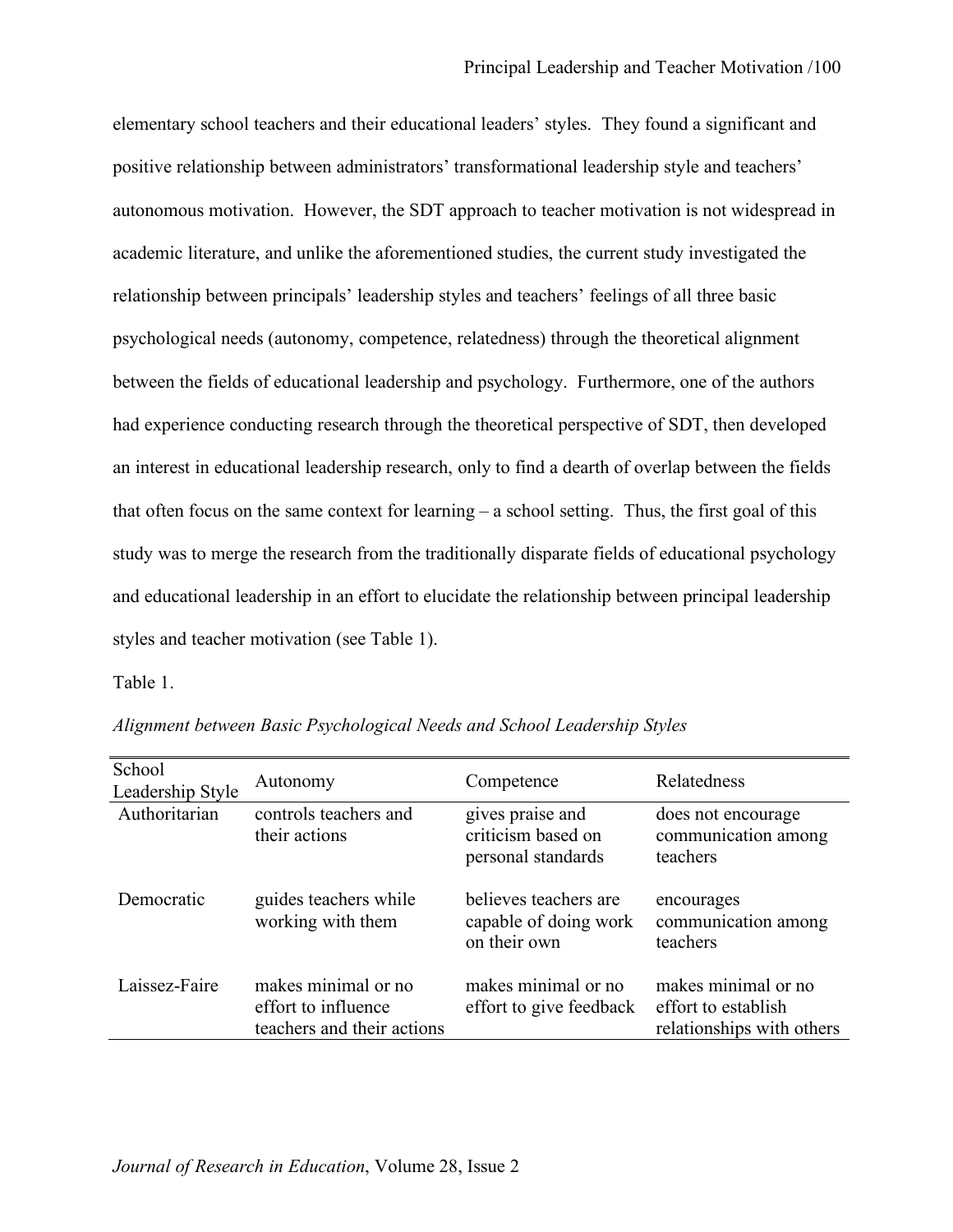Also unique to this study, both quantitative and qualitative methodological approaches to data collection were used in an effort to further reify the theoretical constructs of educational leadership and educational psychological motivational theories using a mixed methodological approach. It was hypothesized that teachers who perceived their principal as having a democratic leadership style would also report greater psychological needs satisfaction (perceived competence, autonomy, and relatedness) at work than teachers who perceived their principal as having an authoritarian or laissez-faire leadership style. Moreover, in an effort to further bridge the research between educational theory and practice, there was a driving focus to frame the findings rendered from the study into pragmatic practices that could be implemented by school leaders.

#### **Method**

This was a sequential mixed methods study in that findings rendered from an online survey taken by teachers were discussed with administrators during an interview. Specifically, teachers in the participating school systems were asked through survey items to describe their perceptions of their principals' leadership style and their motivation at work. After the quantitative survey data were analyzed, the results were shared in aggregate form with the administrator participants. The qualitative data which emerged from the administrator interviews were also analyzed for the threefold purpose of structural corroboration, gaining richer data, and identifying implications of the survey findings.

#### **Participants**

**Teacher participants.** Participants were 136 K-12 teachers from two school districts in the southeast United States. One participating school system housed 14 schools, including seven elementary schools, two middle schools, and five high schools which served approximately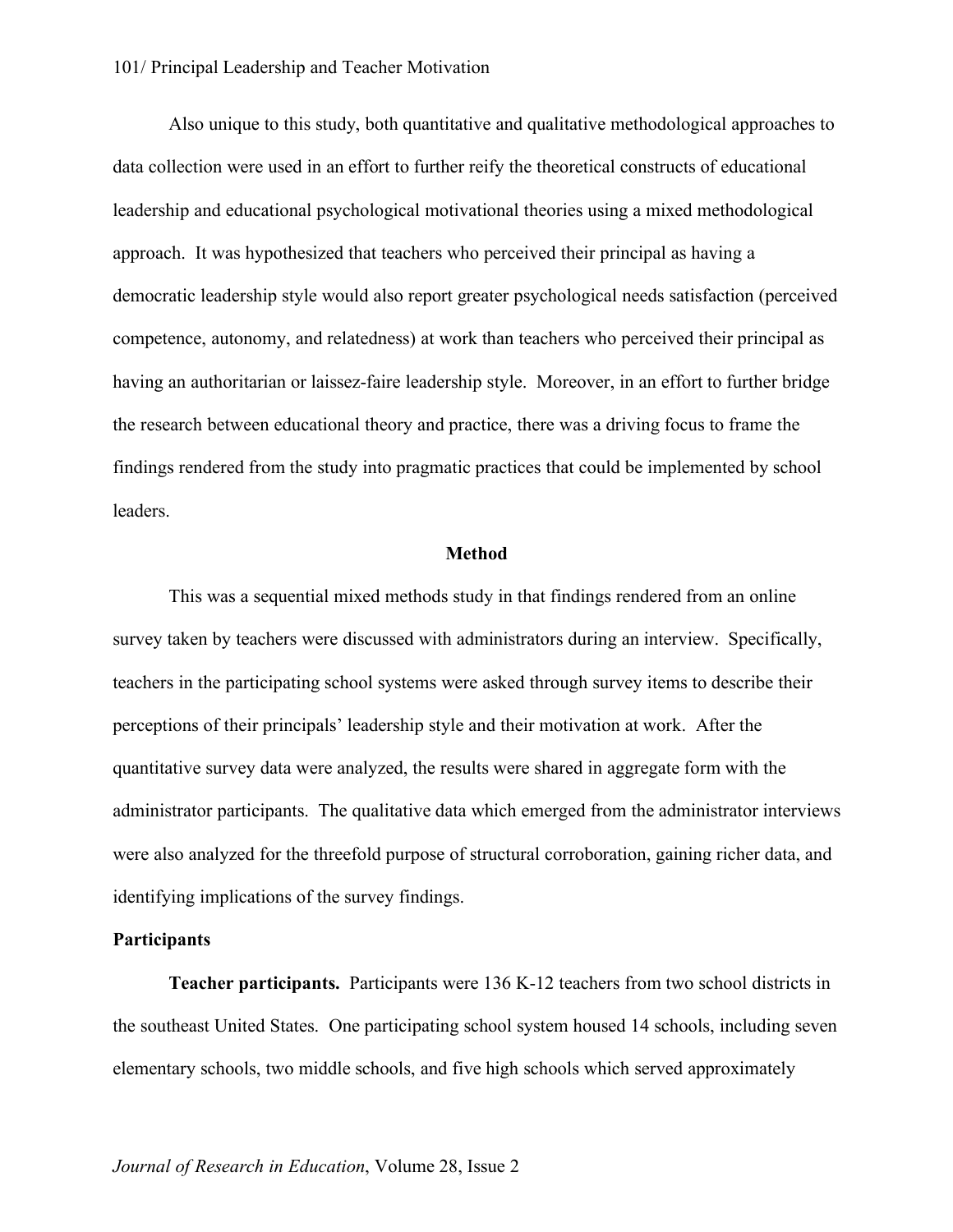9,700 students. The median income of the population residing within this rural community was approximately \$40,000 with an average free and reduced lunch rate of 56.2%. Approximately 73% of the student population was White, followed by 23% Black, 3% Hispanic, and 1% Asian. The second participating school system was made up of seven schools with five elementary schools, one middle school, and one high school which served about 3,700 students. Also a rural community, the median income was approximately \$30,000 and the average percent of students who qualified for free or reduced lunch was 69%. About 51% of the students were White, 36% were Black, and 13% other.

All teachers who were employed by the two school systems were invited to participate in the study. An online survey was directly sent to 786 K-12 teachers via their school system Email address. The first 20 respondents to complete the online survey were rewarded by allowing them to select a children's charity that would receive a \$5 donation from an author. Teachers were also informed that if 150 teachers completed the online survey, then the most frequently selected charity would receive an additional \$150. The resulting response rate was approximately 25.2%, with 198 teachers responding to the survey. However, only the responses from 136 teachers were included due to reasons such as incomplete surveys and the criterion that teachers must have worked under their current principal for more than one year, which would allow teachers time to more fully experience and evaluate the leadership styles of their principal.

The majority of teacher participants were female (81.6%), Caucasian (83.7%), taught elementary grades Kindergarten-Grade 6 (45.8%), and reported a master's degree to be their highest degree completed that was relevant to the field of education (48.2%). In the survey, participants were also asked to select a description that best defined their current teaching position. A large majority of teacher participants (78.7%) selected general education teacher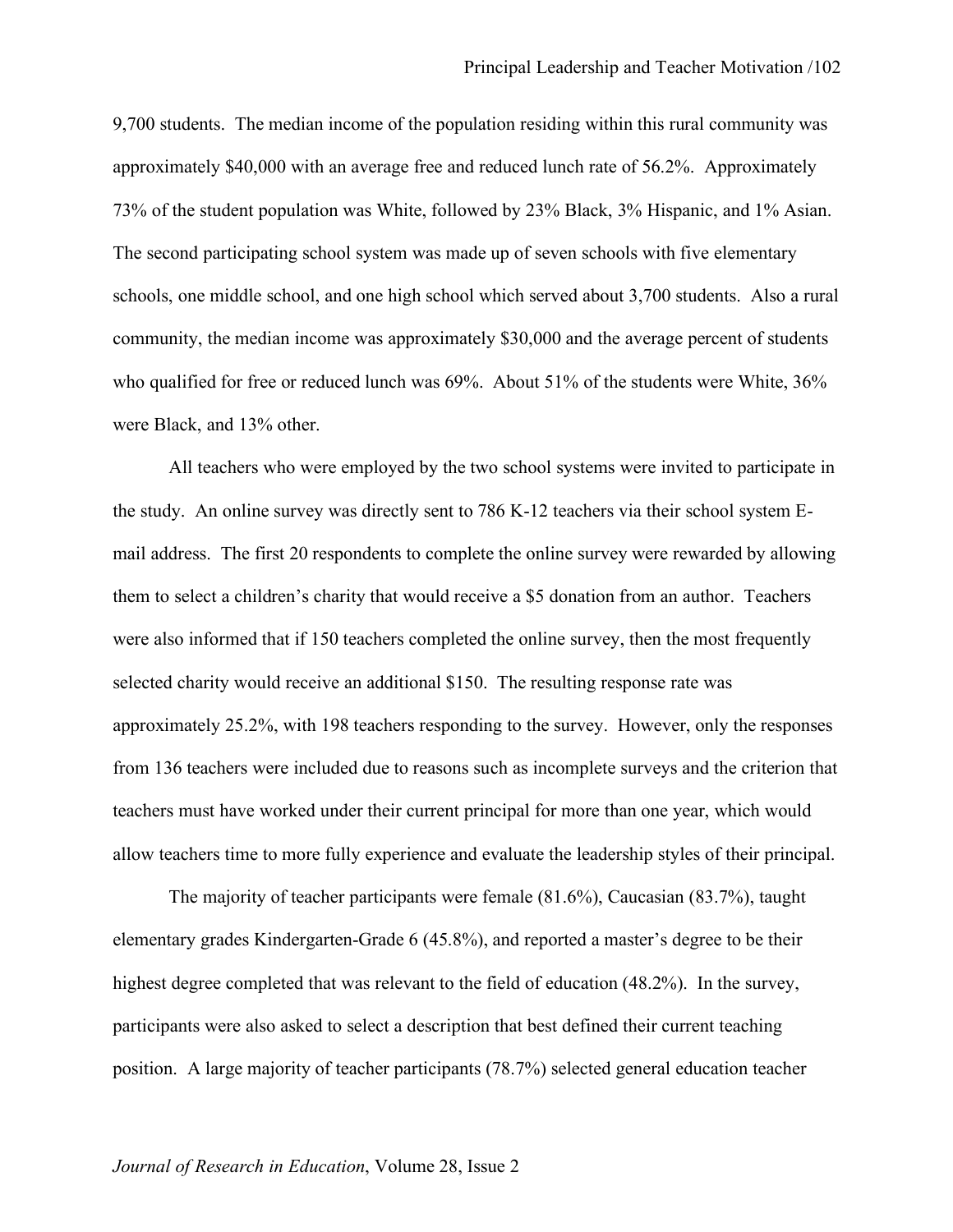#### 103/ Principal Leadership and Teacher Motivation

(i.e., teach main content subject areas such as math, reading, science, and/or social studies). On average, the participants of this study had been teachers for 15.3 years (*SD* = 8.5). Further, participants had been employed as a teacher at their current school for an average of 10.5 years  $(SD = 7.2)$  and worked under their current principal for an average of 6.9 years  $(SD = 5.3)$ .

**Administrator participants.** School administrators were purposefully selected and recommended by school district leaders in participating systems who met the criteria of being a principal who was "highly effective in supporting teacher motivation and student learning." One participant did not meet the criterion of holding the position as a school principal at the time when recommendations were requested. Instead, the participant served as an administrator at the school-district level but was recruited to participate in this study because of her recent experience as a principal in one of the participating school districts. The basic demographic information regarding completed years of experience, race/ethnicity, and job positions is outlined in Table 2. The actual names of participants have been replaced with pseudonyms to maintain confidentiality. The average number of completed years as an administrator among the participants was 7.8 (*SD* = 2.9). There were five female participants and one male participant. Three of the participants had elementary and secondary school administrative experience whereas the other three participants' experience was limited to an elementary setting. Four participants were White and two participants were Black.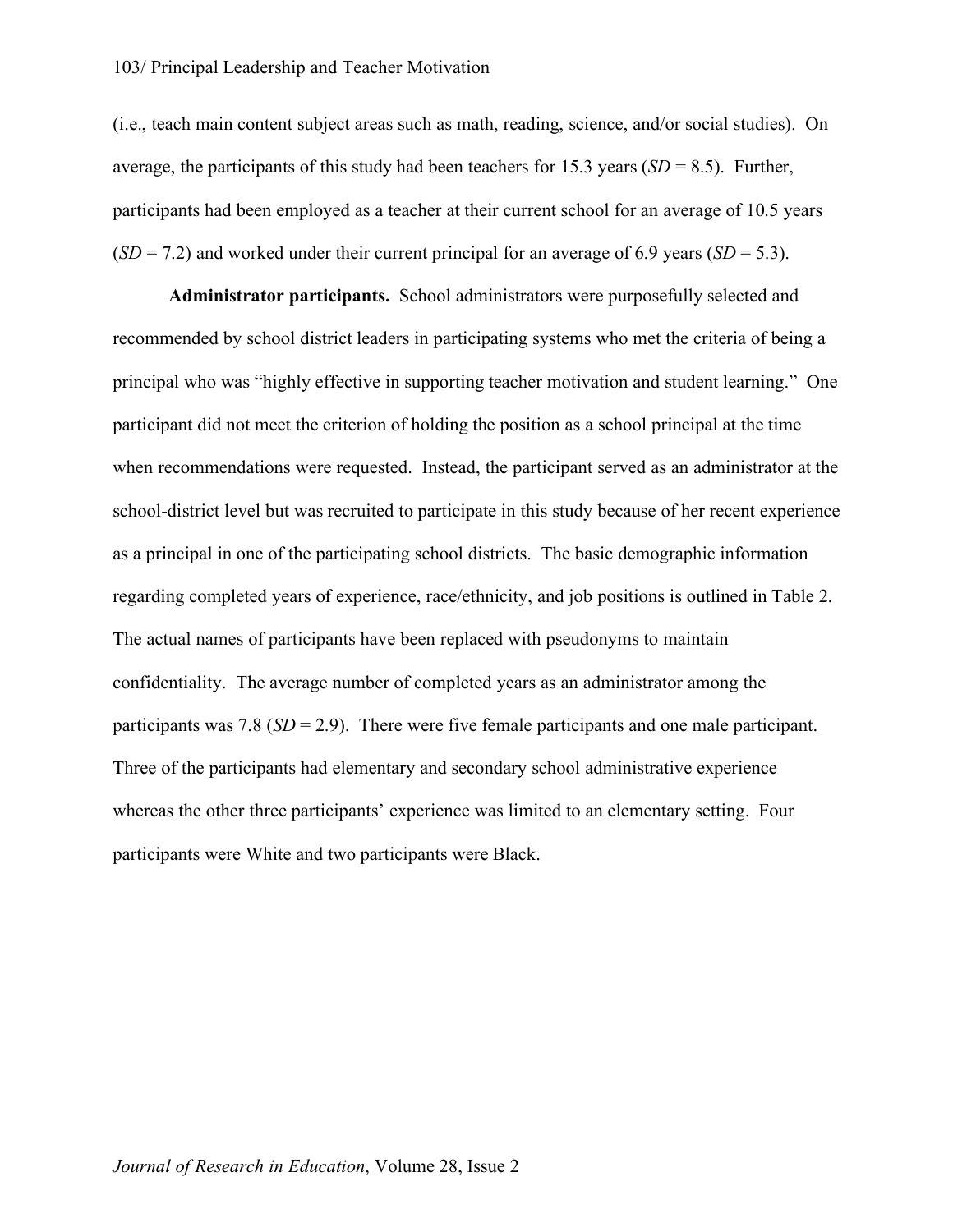#### Table 2.

|                                      |                           |                    | <b>Job Position</b>                           |                                                 |  |  |
|--------------------------------------|---------------------------|--------------------|-----------------------------------------------|-------------------------------------------------|--|--|
| Participant                          | Years as<br>Administrator | Race/<br>Ethnicity | 2014–2015 School Year*                        | 2013-2014 School Year**                         |  |  |
| Amy                                  | 4                         | White              | <b>Elementary School Principal</b>            | <b>Elementary School Assistant</b><br>Principal |  |  |
| Barbara                              | 8                         | White              | <b>Elementary School Principal</b>            | <b>Elementary School Principal</b>              |  |  |
| <b>Brandon</b>                       | 10                        | <b>Black</b>       | High School Principal                         | High School Principal                           |  |  |
| Cathy                                | 12                        | <b>Black</b>       | Director of Administrative<br><b>Services</b> | <b>Elementary School Principal</b>              |  |  |
| Sally                                | 7                         | White              | <b>Elementary School Principal</b>            | <b>Elementary School Principal</b>              |  |  |
| Susie                                | 6                         | White              | <b>Elementary School Principal</b>            | <b>Elementary School Principal</b>              |  |  |
| $*$ = Year interviews were conducted |                           |                    |                                               |                                                 |  |  |

#### *Demographic Information of Administrator Participants*

\*\* = Year teacher surveys were administered

#### **Procedures and Measures**

**Teacher survey.** Teachers in participating school systems were sent two recruitment Emails and one reminder E-mail that invited them to participate in a study by completing an online survey designed to "understand [their] experiences of school leadership and job satisfaction" and that told them their "input [was] greatly appreciated and needed to help administrators and researchers understand different dynamics of teacher motivation". The E-mails also estimated that the survey would take approximately 20 minutes to complete and included a link to the online survey, which was created using Qualtrics software (http://www.qualtrics.com).

The survey included nine demographic questions regarding the number of years at their current school, years of teaching experience, years working under their principal, school district, grade levels and subjects currently taught, gender, race/ethnicity, and highest degree completed. Teachers' perceptions of their principal's leadership style was measured using the Teacher Perceptions of Principal Leadership Styles Questionnaire (an adapted instrument from the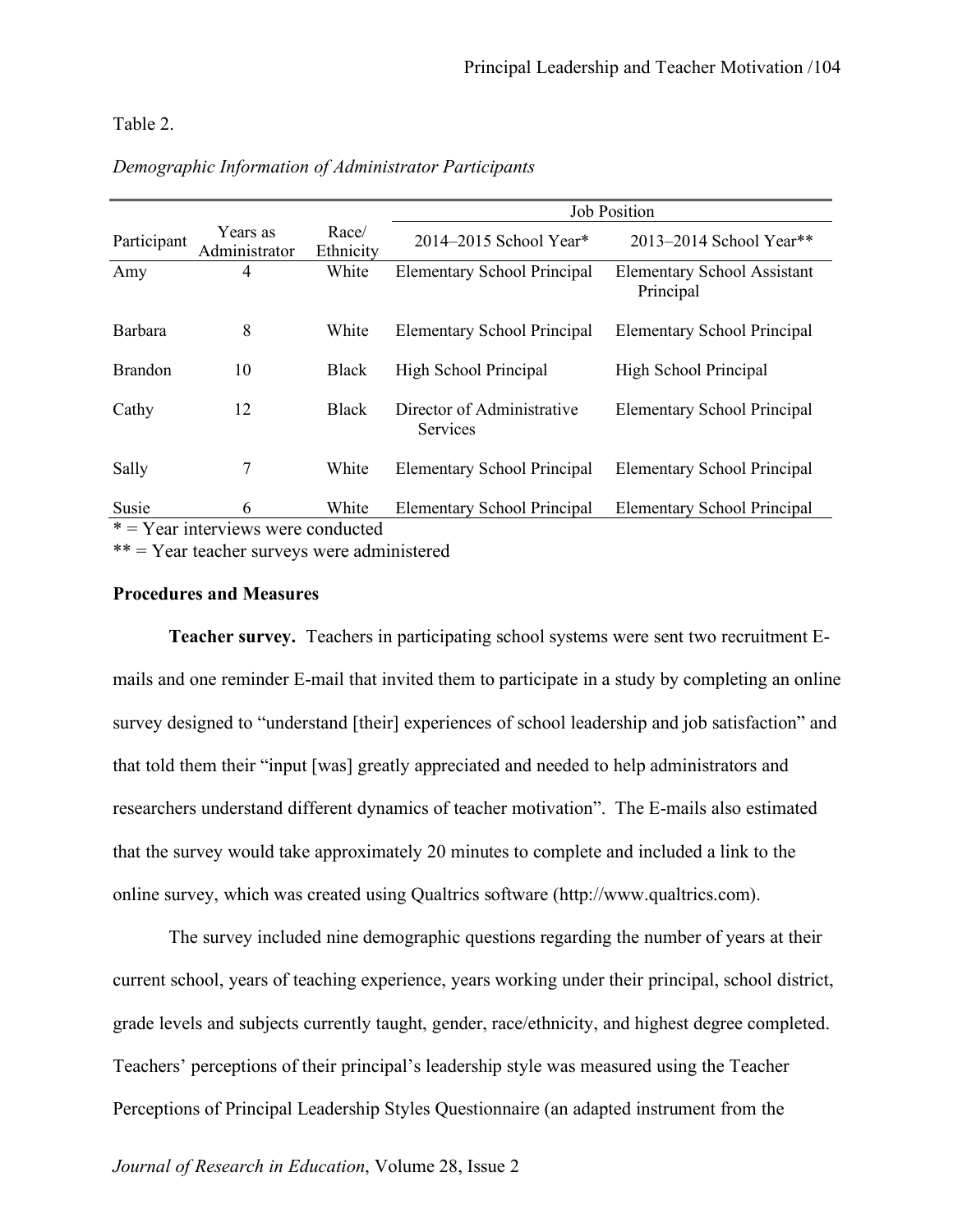#### 105/ Principal Leadership and Teacher Motivation

Leadership Styles Questionnaire, Northouse, 2012) which consisted of 18 items. Moreover, teachers' perceptions of their motivation at work were measured by the Basic Psychological Needs at Work Scale which included a total of 21 items (Ilardi, Leone, Kasser, & Ryan, 1993). The two instruments were alternately presented to teacher participants in the online survey to limit the effects of exposure influence over how participants responded.

*Teacher Perceptions of Principal Leadership Styles Questionnaire.* Northouse (2012) developed the Leadership Styles Questionnaire as an instrument for individuals to measure their personal style of leadership using a 5-point Likert scale that ranged from 1 meaning "strongly disagree" to 5 meaning "strongly agree". For the purposes of this study, we adapted Northouse's (2012) instrument to measure teachers' perceptions of their principal's style of leadership. To reflect the purpose of the present study, the adapted instrument was named the Teacher Perceptions of Principal Leadership Styles Questionnaire. The survey directions and items were changed to measure teachers' perceptions of their principal's leadership style. The directions for completing the instrument read, "The following questions concern your feelings about your principal's style of leadership. Principals have different styles in dealing with teachers, and we would like to know more about how you have felt about your encounters with your principal. Remember that your administrators and colleagues will never know how you personally respond to the questions." In terms of an item example of how the instrument was adapted, Item 2 originally stated, "Employees want to be a part of the decision-making process" while the adapted item on the survey read, "My principal wants me to be a part of the decision-making process in my school." Moreover, specified survey items measured each type of principal leadership style which included democratic leadership, laissez-faire leadership, and authoritarian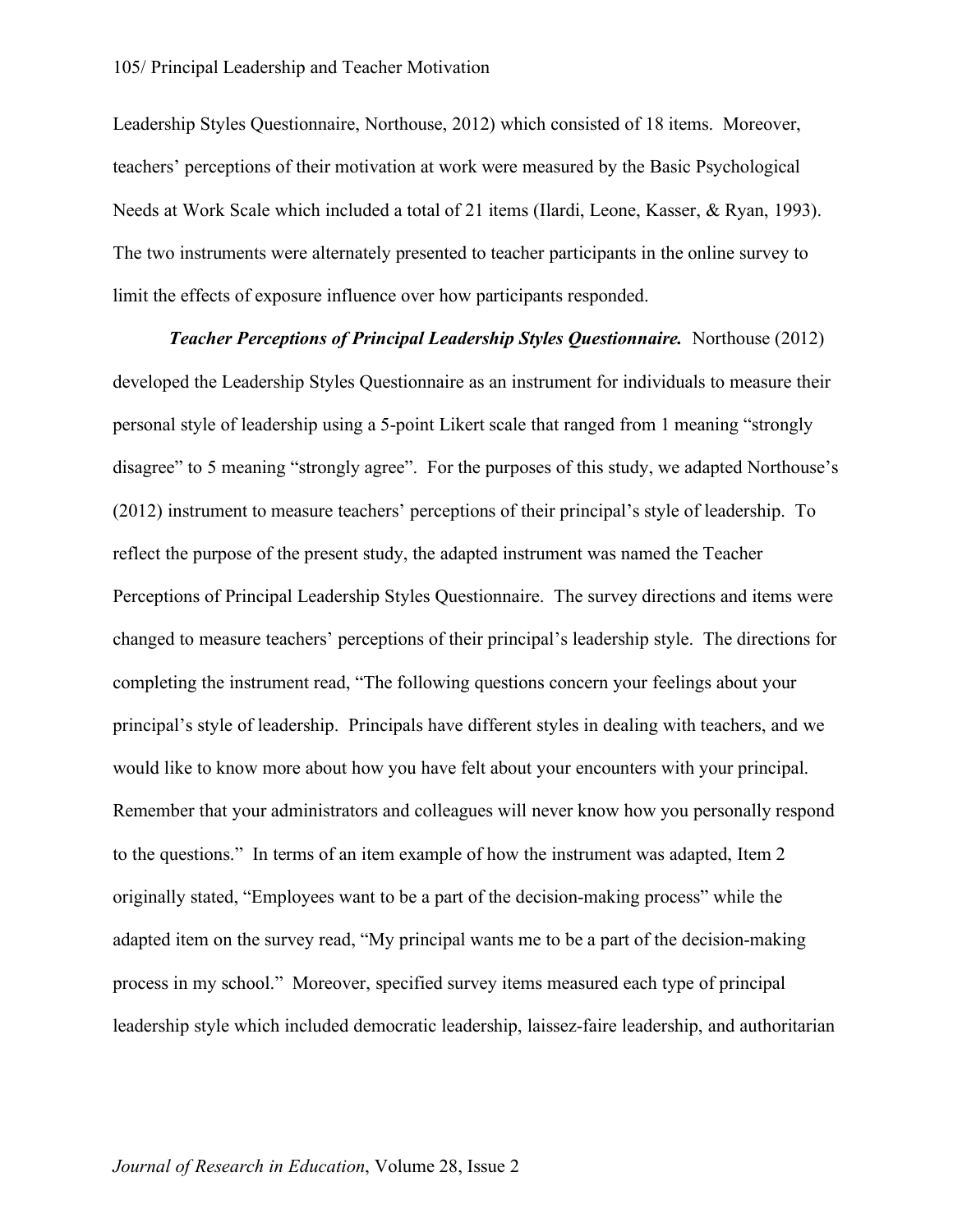leadership. The scores for each style were computed by calculating the mean, and the type of leadership style experienced by each teacher was then determined by the highest average.

An exploratory factor analysis (EFA) using a principal component extraction method and a varimax rotation was conducted to determine what underlying structures existed between measured variables on the Teacher Perceptions of Principal Leadership Styles Questionnaire. Prior to the analysis, the Kaiser-Meyer-Olkin (KMO) measure of sampling adequacy was 0.876, and Bartlett's test of sphericity was significant  $(p < 0.001)$ . The EFA for leadership styles produced a four-component solution which was evaluated using eigenvalue, scree plot, and variance criteria. These four components accounted for 64.35% of the total variance. Components 1, 2 and 3 (labeled Democratic Leadership Style, Laissez-Faire Leadership Style, and Authoritarian Leadership Style) accounted for 23.02%, 20.23, and 14.38% of the variance, respectively, whereas Component 4 only accounted for 6.70% of the variance and was the highest factor loading for only one item. Therefore, it was decided to only retain three components, leaving the total accounted variance at 57.64%. The 12 survey items that were retained after conducting an EFA are outlined in Table 3.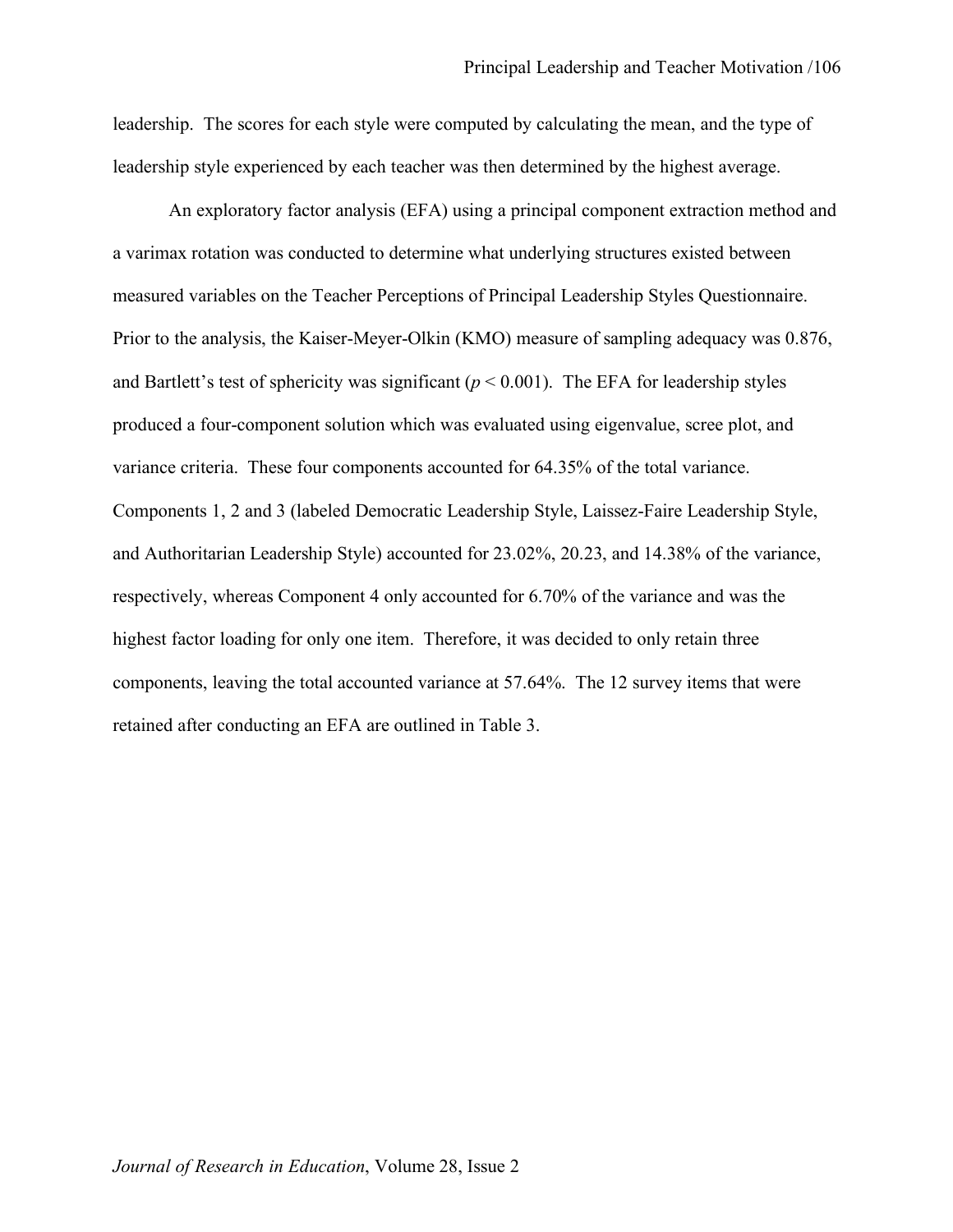## Table 3.

## *Items Retained for the Teacher Perceptions of Principal Leadership Styles Questionnaire*

| Item # Item    |                                                                                             | Factor<br>Coefficients | Item-Total<br>Correlation |      |
|----------------|---------------------------------------------------------------------------------------------|------------------------|---------------------------|------|
|                | Democratic Leadership Style                                                                 |                        |                           |      |
|                |                                                                                             |                        |                           |      |
| 8              | My principal knows that I prefer supportive<br>communication from him/her.                  | .785                   | .618                      |      |
| 5              | My principal provides me with guidance without<br>pressure.                                 | .742                   | .643                      |      |
| 14             | My principal helps teachers to find their<br>"passion."                                     | .733                   | .714                      |      |
| $\overline{2}$ | My principal wants me to be a part of the<br>decision-making process in my school.          | .685                   | .624                      |      |
|                | Laissez-Faire Leadership Style                                                              |                        |                           |      |
| 6              | My principal stays out of the way of teachers as<br>we do our work.                         | .820                   | .721                      |      |
| 12             | My principal gives me complete freedom to solve<br>problems on my own.                      | .800                   | .682                      |      |
| 18             | In general, my principal believes it is best to leave<br>teachers alone.                    | .767                   | .732                      |      |
| 3              | In complex situations, my principal lets me work<br>problems out on my own.                 | .717                   | .657                      |      |
| 9              | My principal allows me to evaluate my own<br>work.                                          | .639                   | .656                      |      |
|                | Authoritarian Leadership Style                                                              |                        |                           |      |
| 10             | My principal believes that teachers need direction and feel insecure<br>about their work.   |                        | .815                      | .734 |
| 11             | My principal thinks I need help accepting responsibility for<br>completing my work.         |                        | .752                      | .679 |
| $\mathbf{1}$   | My principal acts like I need to be supervised closely, or I am not<br>going to do my work. |                        | .572                      | .651 |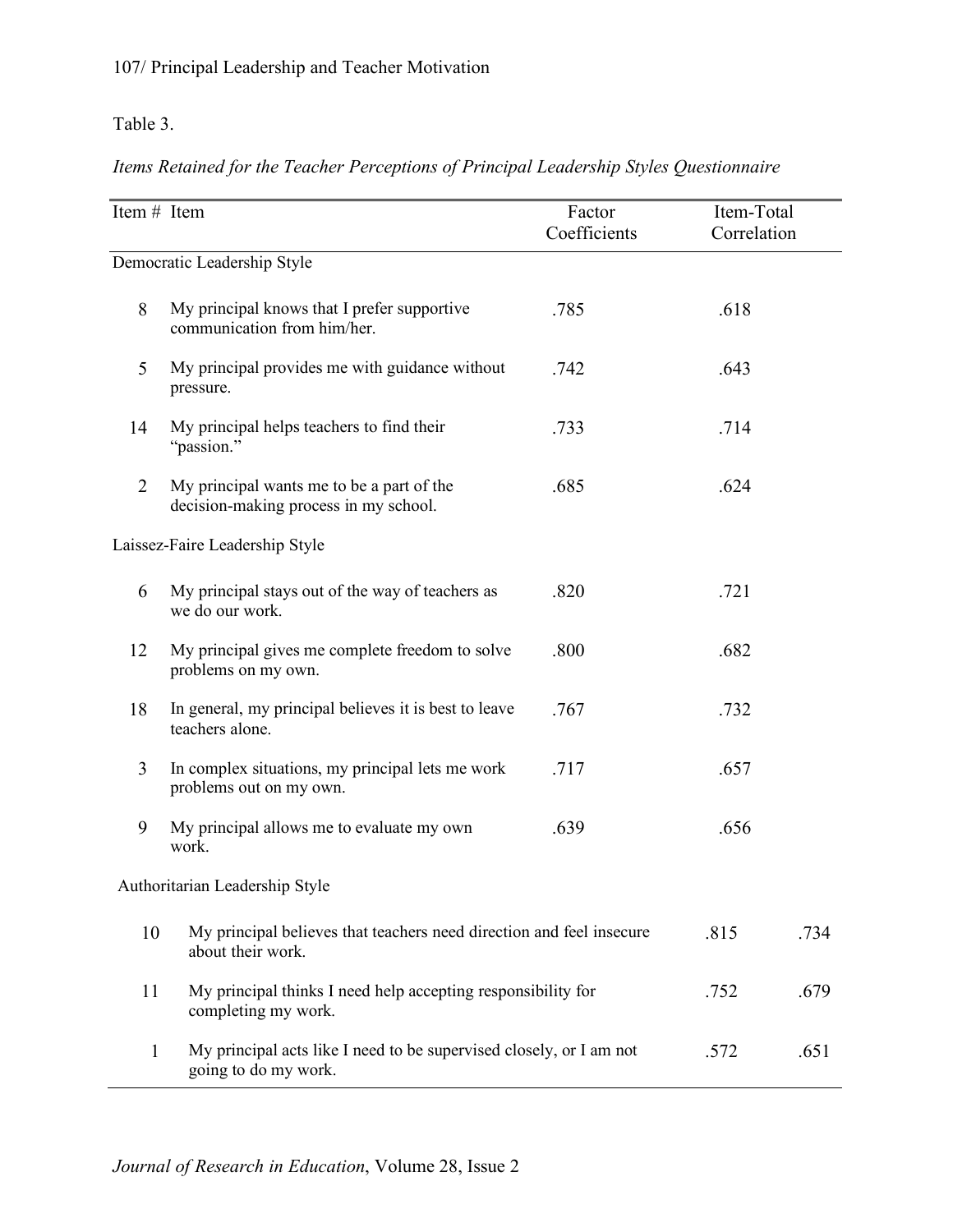*Basic Need Satisfaction at Work Scale.* Developed by Ilardi et al. (1993), the Basic Need Satisfaction at Work Scale directly measures the theoretical constructs of Basic Psychological Needs Theory (BPNT), a subtheory of Self-Determination Theory which states that individuals need to experience support of autonomy, competence, and relatedness in their environments in order to grow psychologically (Ryan & Deci, 2002). According to BPNT, need satisfaction varies based on different social domains in which one is a part. In this study, teachers' psychological need satisfaction in their work environment was measured based on a 7 point Likert scale that ranged from 1 ("not at all true") to 7 ("very true"). The directions for completing the items were not altered from the original instrument and read, "The questions concern your feelings about your job during the last year. (If you have been on this job for less than a year, this concerns the entire time you have been at this job.) Please indicate how true each of the following statement is for you given your experiences on this job." Participating teachers were also reassured that their administrators and colleagues would not know how they personally responded to the questions. Further, the scale was comprised of three subscales which measured each psychological need. Higher scores indicated participants' greater psychological need satisfaction.

An EFA using a principal component extraction method and varimax rotation was also conducted for this scale which was an appropriate factor analysis approach for the study's sample based on the KMO result of .847 and Bartlett's test of sphericity result of *p*< 0.001. Using the Kaiser-Guttman retention criterion of eigenvalues greater than 1.0, the analysis rendered a five-component solution accounting for 59.87% of the total variance. The scree plot criterion also supported the retention of five components. However, the fifth component included the highest factor loading for only one item and accounted for just 5.68% of the total

#### *Journal of Research in Education*, Volume 28, Issue 2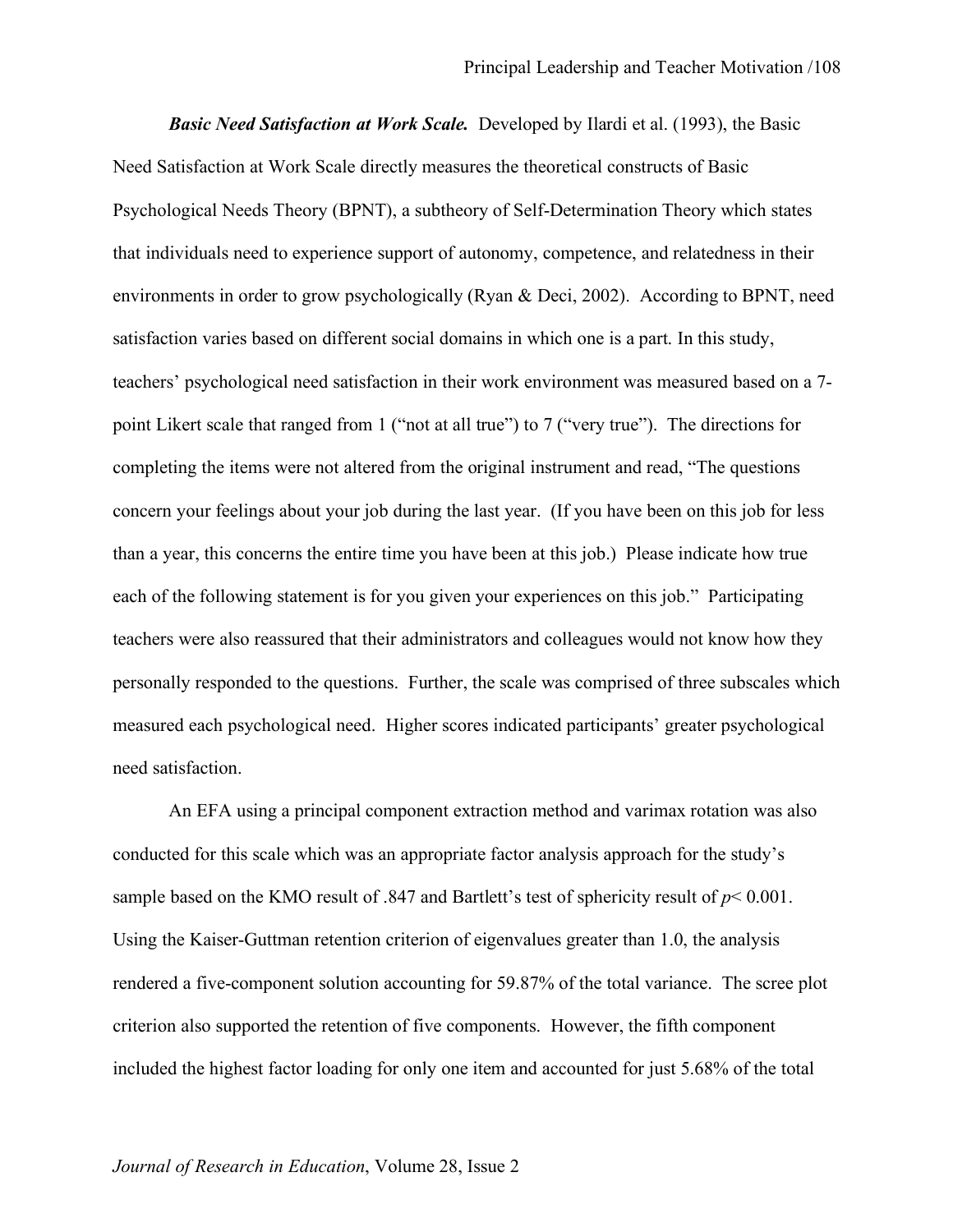#### 109/ Principal Leadership and Teacher Motivation

variance; therefore, it was not retained. The original survey components (Autonomy, Relatedness, Competence) were retained in addition to a new component that emerged from the EFA which was labeled Social Isolation, leaving the total variance accounted for at 54.18%. See Table 4 for the 15 survey items that were retained after the EFA.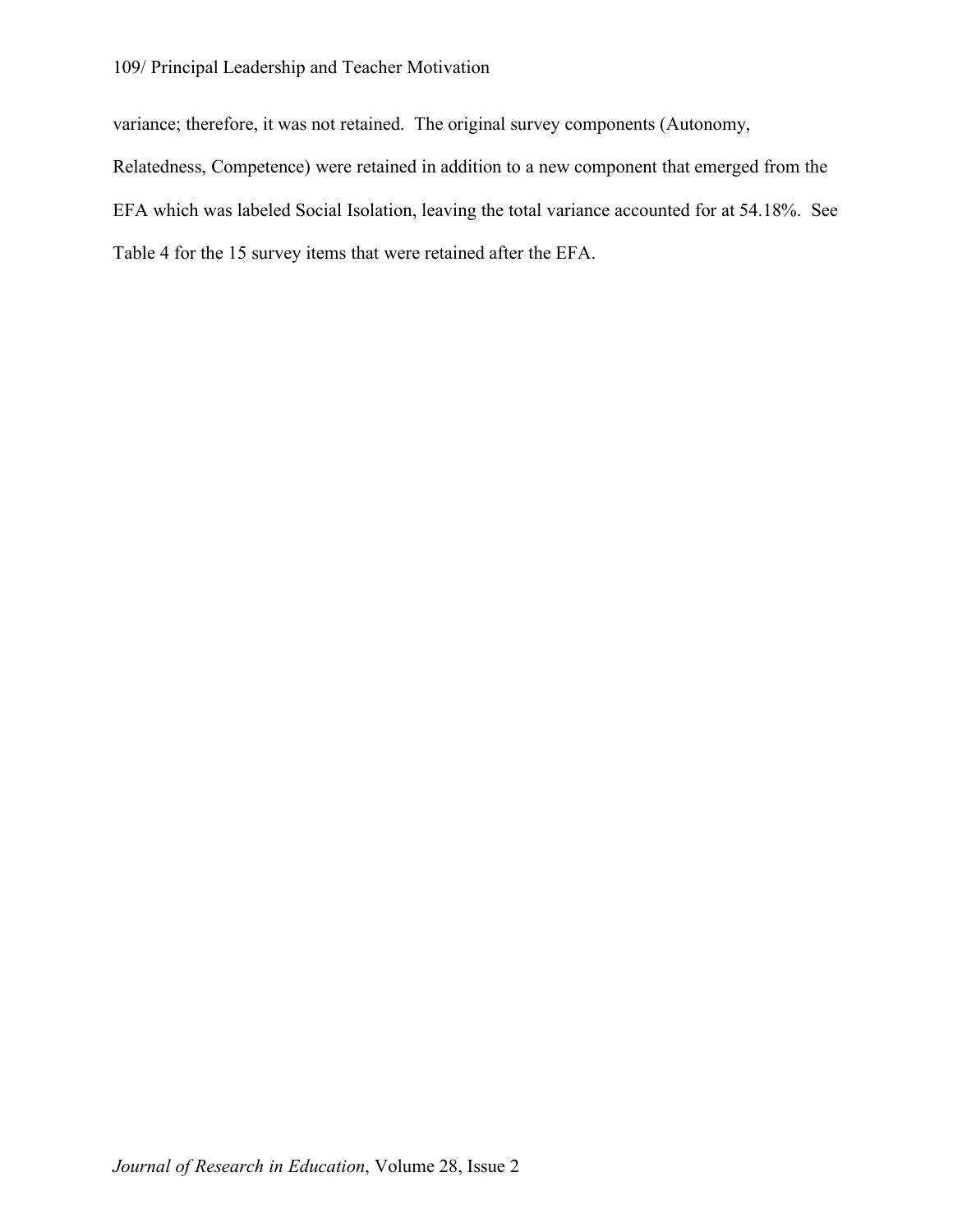Table 4.

| Item#            | Item                                                                                                    | Factor<br>Coefficients | Item-Total<br>Correlation |
|------------------|---------------------------------------------------------------------------------------------------------|------------------------|---------------------------|
| Autonomy         |                                                                                                         |                        |                           |
| 13               | My feelings are taken into consideration at work.                                                       | .820                   | .748                      |
| $\mathbf{1}$     | I feel like I have a lot of input into deciding how my job gets<br>done.                                | .741                   | .624                      |
| 8                | I am free to express my ideas and opinions on the job.                                                  | .709                   | .626                      |
| 20               | There is not much opportunity for me to decide for myself<br>how to go about my work. (reversed scored) | $-.616$                | .564                      |
| Relatedness      |                                                                                                         |                        |                           |
| 21               | People at work are pretty friendly towards me.                                                          | .738                   | .592                      |
| 6                | I get along with people at work.                                                                        | .719                   | .653                      |
| 9                | I consider the people I work with to be my friends.                                                     | .588                   | .574                      |
| $\overline{2}$   | I really like the people I work with.                                                                   | .577                   | .536                      |
| 17               | I feel like I can pretty much be myself at work.                                                        | .576                   | .543                      |
| 15               | People at work care about me.                                                                           | .571                   | .585                      |
| 18               | The people I work with do not seem to like me much.<br>(reversed scored)                                | $-.560$                | .655                      |
| Social Isolation |                                                                                                         |                        |                           |
| 16               | There are not many people at work that I am close to.                                                   | .799                   | .715                      |
| 7                | I pretty much keep to myself when I am at work.                                                         | .791                   | .682                      |
| Competence       |                                                                                                         |                        |                           |
| 3                | I do not feel very competent when I am at work. (reversed<br>scored)                                    | .829                   | .714                      |
| 19               | When I am working, I often do not feel very capable.<br>(reversed scored)                               | .737                   | .584                      |

*Items Retained for the Basic Need Satisfaction at Work Scale*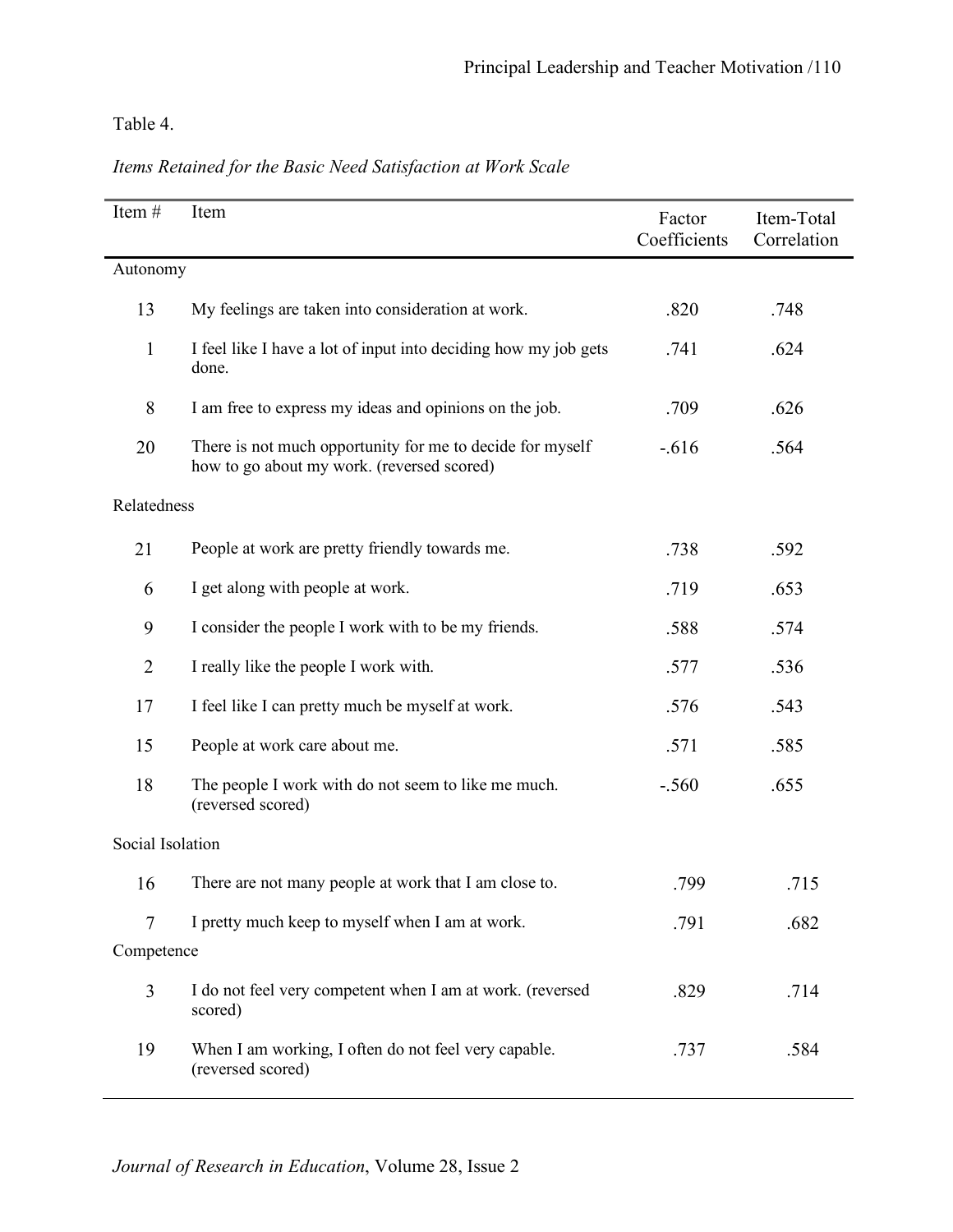**Administrator interview protocol.** Creswell (2007) characterized a case study as "a qualitative approach in which the investigator explores a bounded system (a *case*)…and reports a case *description* and case-based themes" (p. 73). The case study for our research was bounded by individual participants and their professional experiences to build a case of perspectives regarding teacher motivation and school leadership practices. Guided by a case study approach to inquiry, administrators were asked what strategies they used at their schools to support teachers' motivation, their reaction to the findings from the teacher survey, and what the implications of the survey findings were for school leaders seeking to support the motivation of their teachers. Interviews were conducted one-on-one and in person, with each individual participant and one author in a private setting (i.e., an office). The interview protocol consisted of instructions for the interviewer, ice-breaker questions, open-ended guiding questions, and a final statement of appreciation for participating (Creswell, 2007).

Reliability measures included reviewing interview records for transcription mistakes and ensuring consistency in coding through peer debriefing with an outside researcher. Validity strategies included the disclosure of negative or contradictory findings and member checking with participants by verbally summarizing their responses during the interview to ensure an accurate understanding of their responses and to ask if they wished to modify or qualify the information they shared.

#### **Results**

#### **Results from Teacher Surveys**

The independent variable, teachers' perceptions of leadership styles, was categorical (i.e., category determined by style with highest score) and the dependent variables, teachers'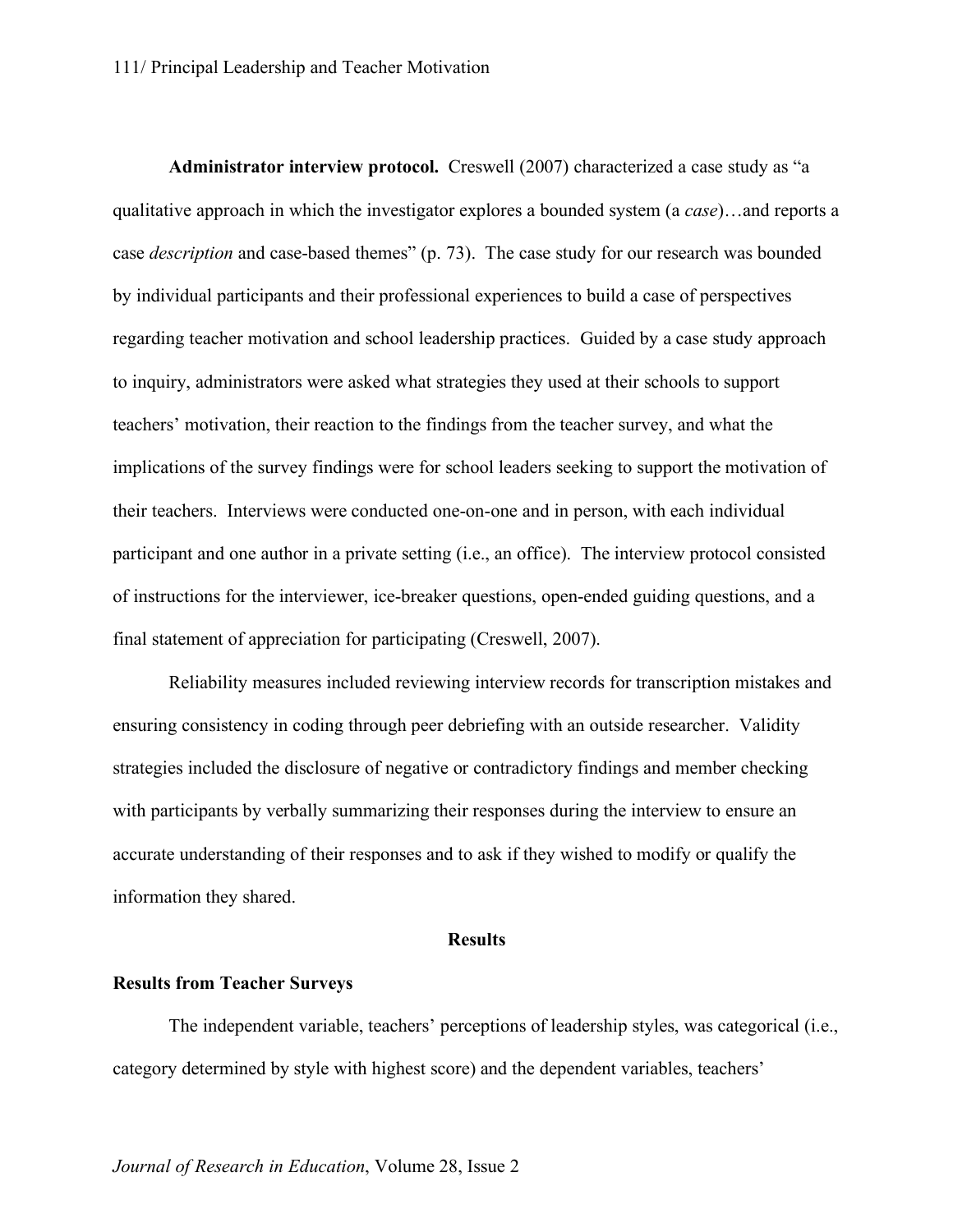perceptions of their psychological needs satisfaction, were continuous. Therefore, a multivariate analysis of variance (MANOVA) was conducted to determine the relationship between the variables. Table 5 outlines the frequency and percentage of participants who reported having a principal with a democratic, laissez-faire, or authoritarian leadership style.

#### Table 5.

| Frequency | Percent |
|-----------|---------|
|           |         |
|           | 41.9%   |
| 64        | 47.1%   |
| 15        | 11%     |
|           | 57      |

*Descriptive Statistics for Leadership Styles* 

Statistical significance for all analyses was determined using an alpha of .05. The Box's Test for Homogeneity revealed that equal variances could be assumed, *F*(20, 6235.885) = 1.253,  $p = 0.075$ ; therefore, Wilks' Lambda test statistic was used in interpreting the results. MANOVA  $(N = 136)$  results indicated that leadership styles were significantly related to the combined dependent variables of autonomy, relatedness, competence, and social isolation, Wilks'  $\Lambda = .609$ ,  $F(8, 260) = 9.148$ ,  $p < .001$ ,  $\eta^2 = .220$ . According to Cohen's (1988) criteria, the multivariate effect size was small to medium.

Univariate ANOVA and Scheffe post hoc tests were conducted as follow-up tests. ANOVA results indicated perceived principal leadership styles were significant for autonomy,  $F(2, 133) = 38.547$ ,  $p < .001$ ,  $p^2 = .367$ . Also significant were relatedness,  $F(2, 133) = 12.103$ , *p*  $< .001$ ,  $\eta^2 = .154$ , and competence,  $F(2, 133) = 3.547$ ,  $p = .032$ ,  $\eta^2 = .051$ . However, teachers' feelings of social isolation were not significant,  $F(2, 133) = 2.055$ ,  $p = .132$ ,  $p^2 = .030$ . The Scheffe post hoc analysis revealed that teachers' autonomy under a democratic leadership style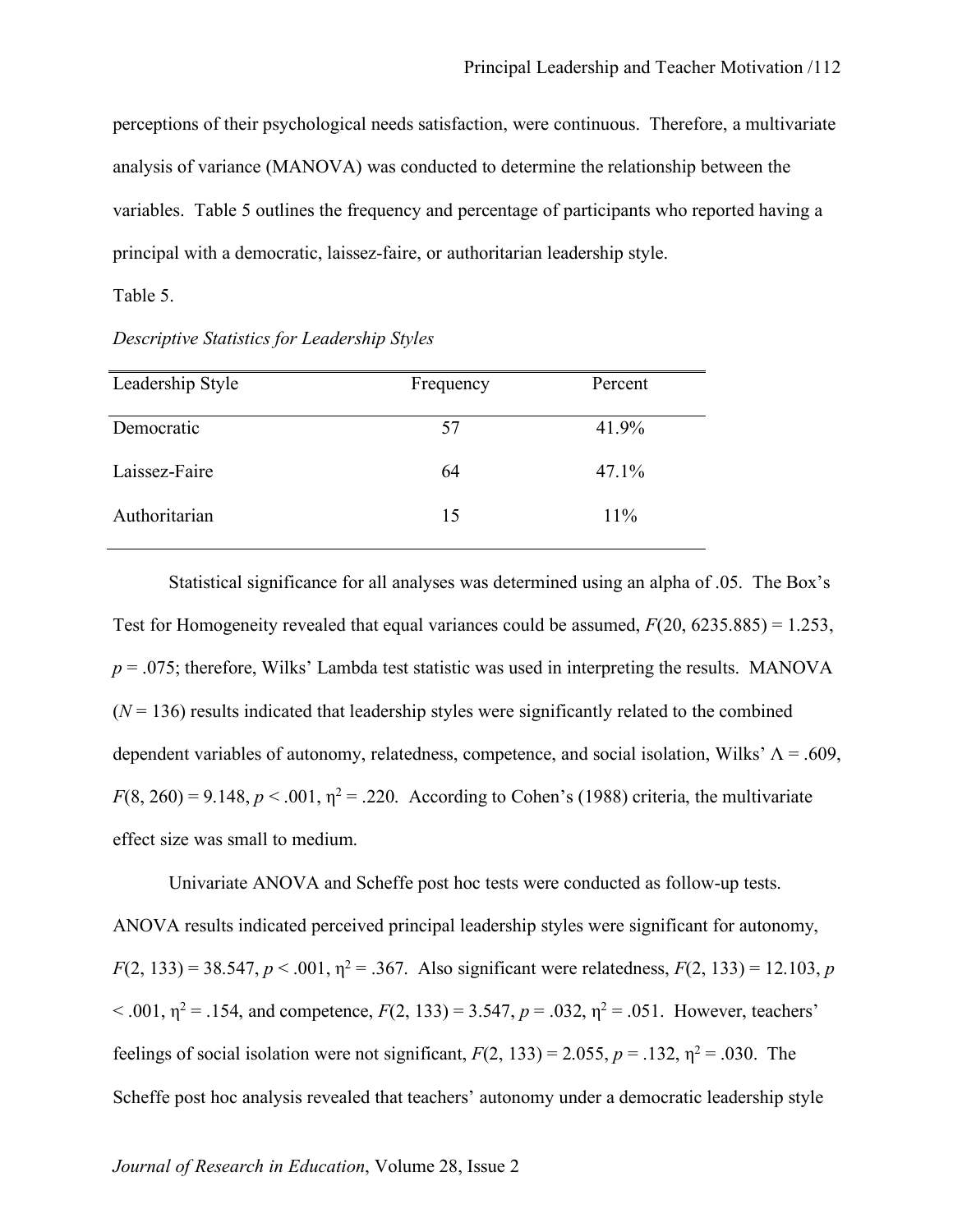#### 113/ Principal Leadership and Teacher Motivation

significantly differed from teachers who experienced laissez-faire and authoritarian leadership styles. Additionally, teachers' need for autonomy under laissez-faire leadership differed from those under authoritarian leaders. Moreover, teachers' feelings of relatedness significantly differed under democratic and authoritarian leadership styles and between laissez-faire and authoritarian leadership styles; however, there was not a significant difference between democratic and laissez-faire leadership styles with regard to teachers' need for relatedness. In terms of teachers' feelings of competence, the only significant difference was between democratic and authoritarian principal leadership styles. Table 6 presents the means and standard deviations for each leadership style by autonomy, relatedness, competence, and social isolation.

Table 6.

|                  | Autonomy     |       |                | Relatedness  |                  | Competence  | Social Isolation |           |
|------------------|--------------|-------|----------------|--------------|------------------|-------------|------------------|-----------|
|                  | $F = 38.547$ |       |                | $F = 12.103$ |                  | $F = 3.547$ | $F = 2.055$      |           |
| Leadership Style | $\it{M}$     | SD    | $\overline{M}$ | SD           | $\boldsymbol{M}$ | SD          | M                | <i>SD</i> |
| Democratic       | 5.360        | 0.992 | 5.927          | 0.737        | 6.184            | 1.194       | 3.009            | 1.540     |
| Laissez-Faire    | 4.797        | 1.097 | 5.674          | 0.927        | 6.023            | 1.271       | 3.422            | 1.703     |
| Authoritarian    | 2.667        | 1.121 | 4.746          | 0.674        | 5.200            | 1.590       | 3.867            | 1.407     |

*Means and Standard Deviations for Leadership Styles by Basic Psychological Needs*

#### **Results from Administrator Interviews**

 The analysis of the qualitative data rendered from interviews with administrators involved the systematic search for recurrent themes that emerged from the data, or content analysis (Patton, 2002). Based on Strauss' (1987) guideline for conducting open coding and as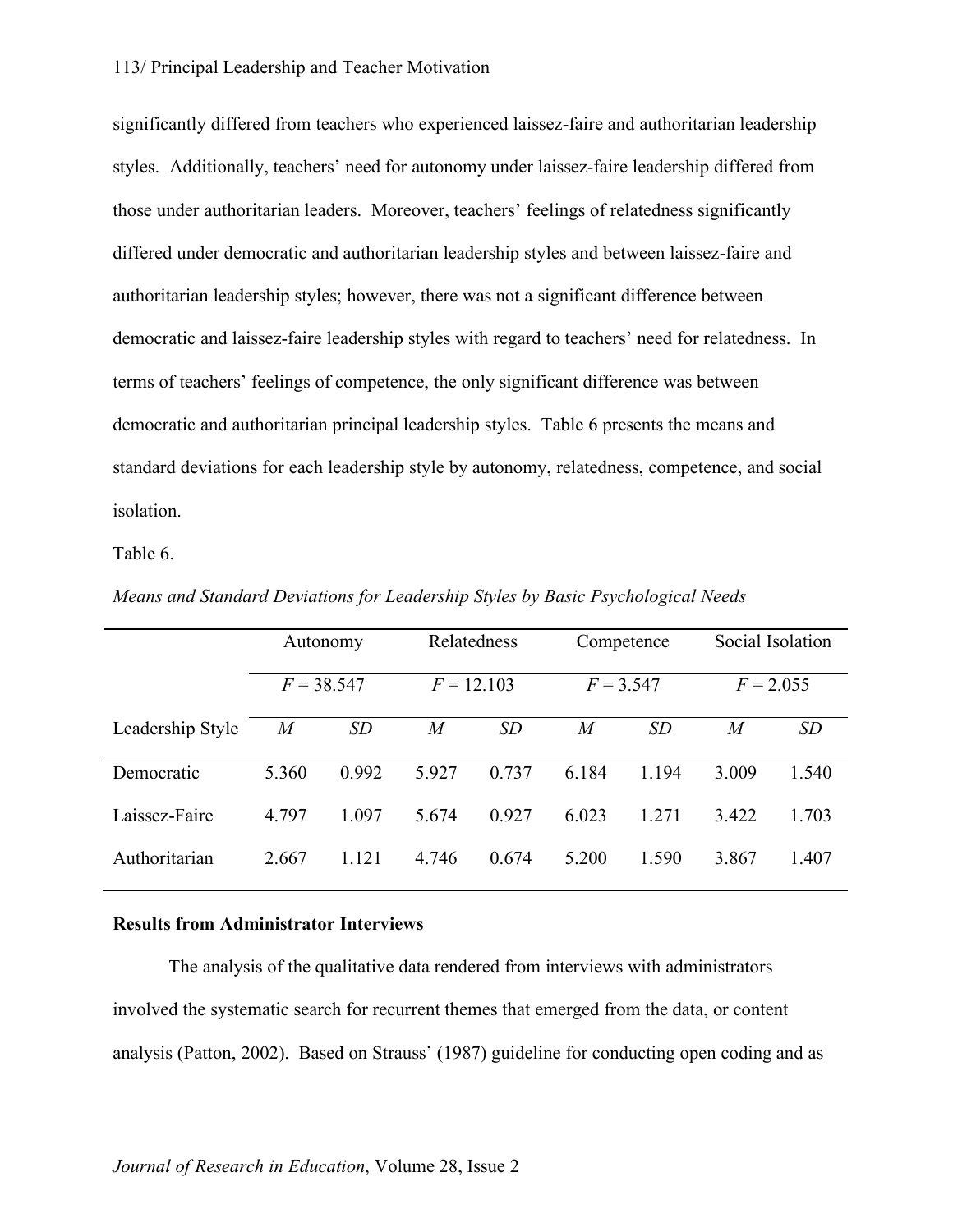explained by Berg and Lune (2012), we began the coding process by asking ourselves questions related to our study's purpose (i.e., What overlaying constructs were we investigating? What themes could capture the relationships between the constructs? How was the content viewed through the theoretical lenses that shaped the literature review?). Next, we color coded the text in order to identify how the overarching constructs embedded in our research questions were presented in the content of the interviews. That is, we read through the data with the purpose of looking for elements of leadership styles and teacher motivation then color coded them accordingly. This process provided us with a visual representation of triangulating these data with the constructs measured by the teacher survey as well as when the constructs overlapped with one another to form a relationship.

Also in keeping with Strauss' (1987) open coding guidelines, we minutely coded the data with many phrases, categories, terms, and types of interpretive language. According to Berg and Lune (2012), "this effort [later] ensures extensive theoretical coverage that will be thoroughly grounded" (p. 366). We also repetitively coded the interview data which allowed us to move through the open coding process more quickly and see initial patterns of saturation. This information provided the groundwork for developing the codebook which began with collapsing the data into more parsimonious categories, or axial coding.

The codebook provided us with a reference guide for coding data in a consistent manner as well as a means for tracking our analytical thinking. In the process, we first created a chart of the themes that emerged from axial coding and aligned them with their corresponding colorcoded constructs. We then labeled each theme as "a priori" (deductively coded from the study's theoretical lenses) or "emergent" (inductively coded from the participants' responses). Next, we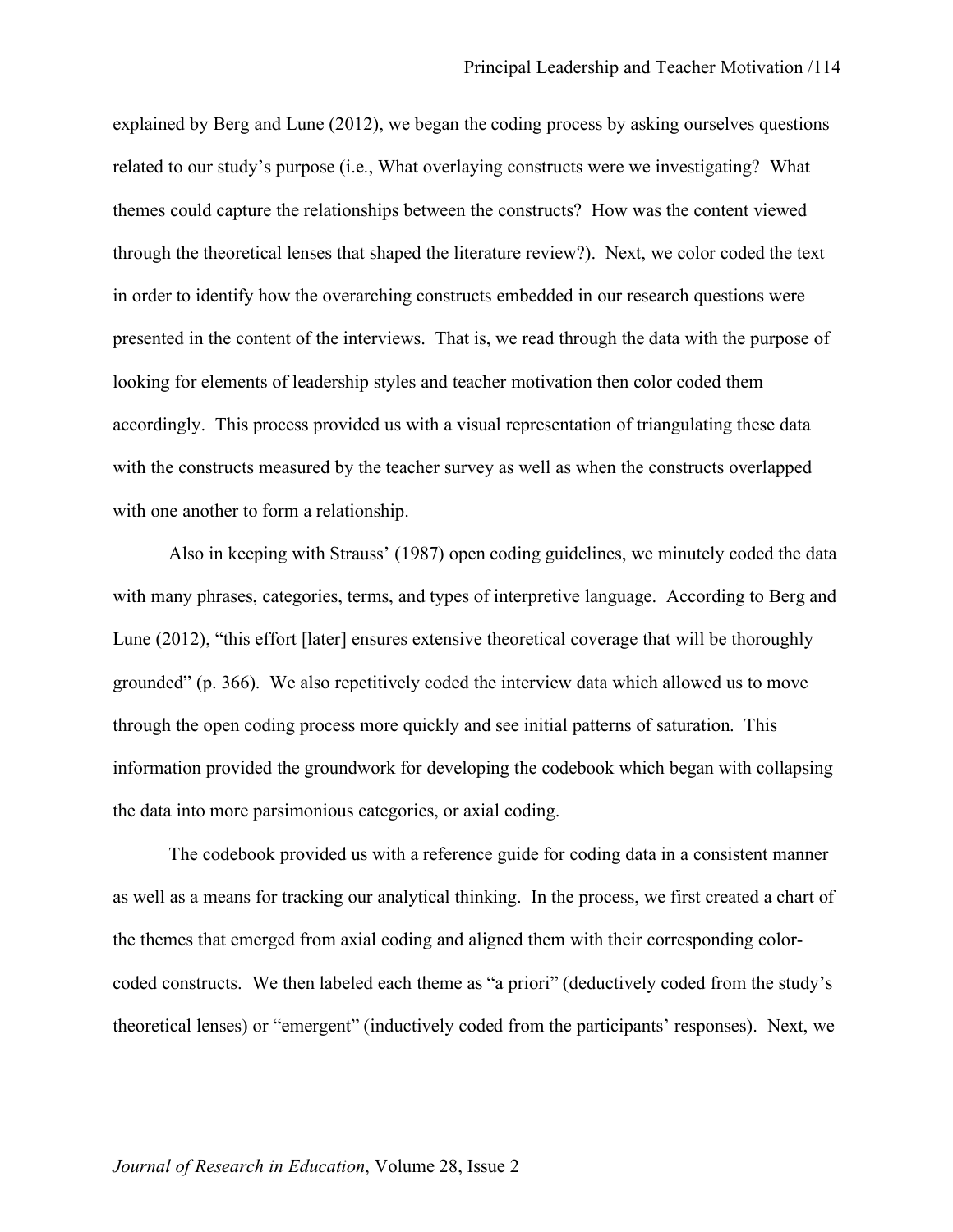developed definitions from the literature or participants' explanations, depending on the type of code, and included illustrative examples to clarify the code's meaning.

A computer program, Atlas.ti, was used to determine frequency counts of codes and to view all participant quotes associated with each code for comparative purposes and in order to extrapolate contextual meanings of the codes. Moreover, after the interviews were coded, the task at hand was to restructure the original story told by the principals into a narrative transformed by analysis and interpretation (Kvale & Brinkmann, 2009). The following data analyses and discussions are organized by the themes that developed from participants' responses during the interviews.

**Relatedness, autonomy, and competence.** Relatedness, the most prevalently discussed motivational strategy, encompassed many elements of the relationship between the administrator and teacher such as knowing teachers' needs (e.g., what motivates them) or their personal life (e.g., family dynamics, background), and supporting teachers' feelings of value. Moreover, administrators also discussed relationships between colleagues (e.g., mentor/mentee relationship). For example, Cathy stated the following:

*That is the biggest thing–building that relationship, really getting to know your teachers…I hear administrators say that 'I don't care about their background' but I like to know as much as I need to know because it helps me understand.… For example, there was a teacher, she's loud. That's just her personality, and she was misunderstood a lot of times because she came from a large family. Coming from a large family, especially in an African American culture, you talk and it's just normal to talk…and it sounds like you're yelling. I'm not saying that that's acceptable but you can understand that a little bit better and know the person…sometimes she was judged like 'oh she's just*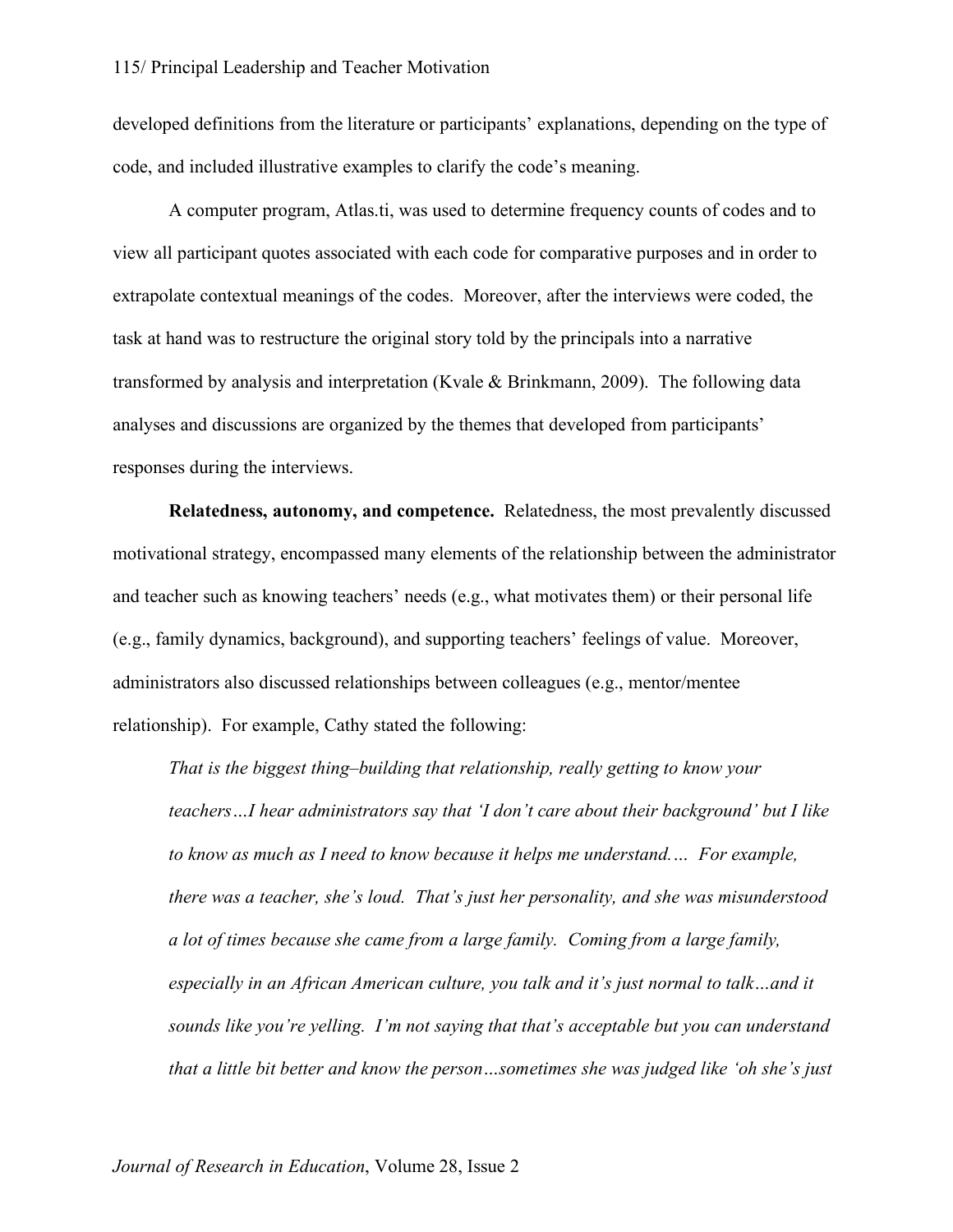*mean, she's ornery.' No she's not, she's used to having to talk over everybody else in this large family.*

It is interesting to note that the administrator participants mentioned relatedness more frequently during the interviews than any other strategy for supporting teachers' motivation. However, teacher participants reported on the online survey that their democratic principals supported their feelings of competence the most (see Tables 6 and 7).

Table 7.

| Code                             | Amy              | Barbara          | <b>Brandon</b>   | Cathy            | Sally            | Susie            | Frequency      | Percentage<br>of Strategies |
|----------------------------------|------------------|------------------|------------------|------------------|------------------|------------------|----------------|-----------------------------|
| autonomy                         | $\overline{2}$   |                  |                  |                  |                  | $\boldsymbol{0}$ | 6              | 11.3%                       |
| competence                       | 1                | 1                | 1                | $\boldsymbol{0}$ | $\boldsymbol{0}$ | $\boldsymbol{0}$ | 3              | 5.7%                        |
| relatedness                      | 3                | $\mathbf{1}$     | $\overline{2}$   | 5                | 5                | 3                | 19             | 35.8%                       |
| professional<br>reflection       | $\overline{2}$   | 1                | $\overline{2}$   | $\overline{0}$   | $\overline{2}$   | 3                | 10             | 18.9%                       |
| rewards                          | 1                | $\mathbf{1}$     | 1                | $\overline{2}$   | $\overline{2}$   | $\mathbf{1}$     | 8              | 15.1%                       |
| social                           | $\boldsymbol{0}$ | $\overline{2}$   | $\mathbf{1}$     | $\boldsymbol{0}$ | $\mathbf{1}$     | $\boldsymbol{0}$ | $\overline{4}$ | 7.5%                        |
| comparison<br>lead by<br>example | 1                | $\boldsymbol{0}$ | $\boldsymbol{0}$ | 1                | $\boldsymbol{0}$ | $\mathbf{1}$     | 3              | 5.7%                        |

*Frequency of Strategies Discussed by Administrators to Support Teachers' Motivation*

**Professional reflection.** The second most frequently mentioned motivational strategy that the administrator participants said they implemented was leading teachers in professional reflection for improvement purposes. All of the participants except for one discussed this strategy. Barbara and Sally talked about teachers who they perceived as needing professional improvement. The participants discussed showing the teachers their students' performance data, which indicated low performance trends, before asking teachers to reflect on their practices in an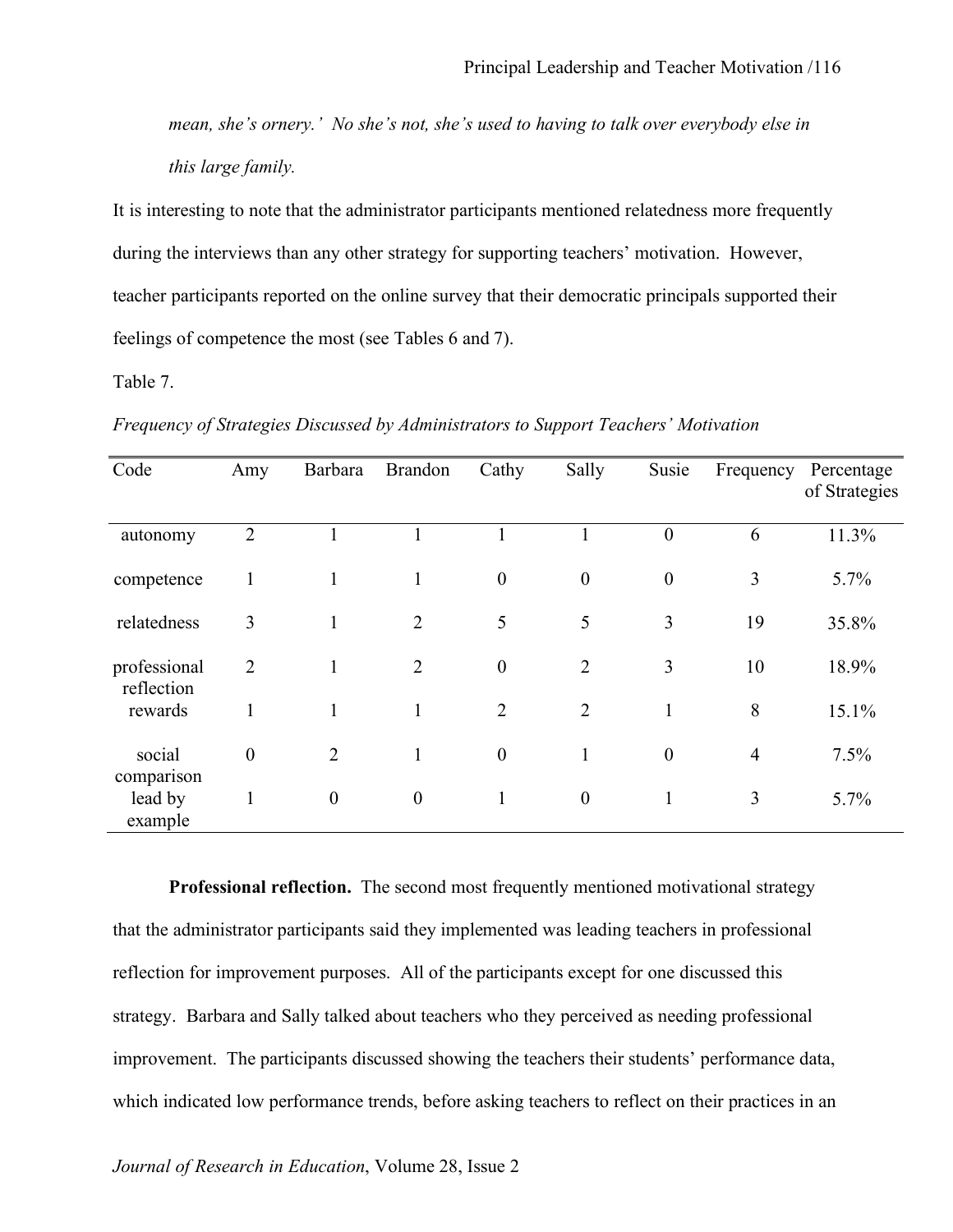effort to deter teachers from, as Sally stated, continuously "blam[ing] the group of children" for low scores. Susie, Amy, and Brandon talked about using feedback gathered from classroom observations to lead teachers through self-reflection. Susie stated:

*And we also do a lot of one on one meetings with them. One of the best things that we've done this year I think is I've gotten in the classrooms more to do observations which appears to be "ooo, she's coming in the classroom" but the instructional coach and I have been doing them together and…so we immediately, that day, have like a feedback meeting with them and the very first thing that we do is, is I tell them all the good things that I saw and, you know, we try to make it positive and then so much the negatives are things that "hey, we see a couple of areas that we need to work on." So nobody has left out of here just crushed and felt like they were beat down where if they had come in here and we had said, "Boom, boom, boom, this is bad. Oh yeah, by the way, we really like the student engagement part."*

**Rewards.** As the third most frequently discussed motivational strategy, the rewards given to teachers included tangible items such as supplies (e.g., ink cartridges, paper) and food items (e.g., donuts and juice) in addition to nontangible reinforcements such as praise, acknowledgement, and release from professional obligations (e.g., not having to attend Parent Teacher Organization meeting, "leave early" passes). Some administrators also provided jeans passes (written permission to wear blue jean pants for a day) as a reward to teachers because, as Brandon stated, "Most teachers [will] walk on water for a jeans pass." However, Barbara stated that "you have to look at the culture and see what they want, what you can do to help them." Furthermore, Cathy shared a caveat to the use of praise.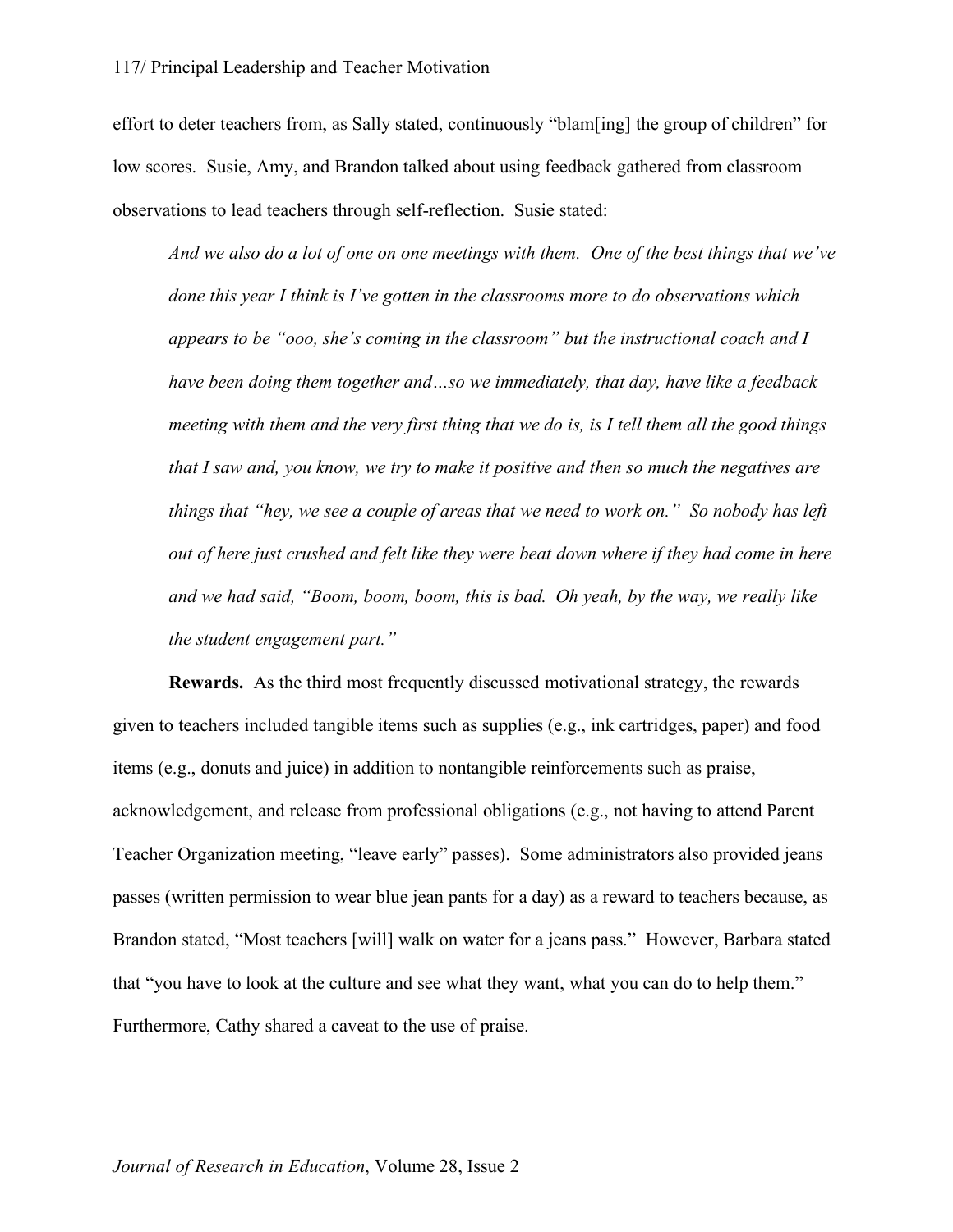*You can cause dissension sometimes if you're just praising second grade and don't ever praise fifth grade or sixth grade. So I try to make sure that, it's just like if you use equity sticks [laughing], you know just kind of finding okay, well I praised sixth grade, let me praise kindergarten because sometimes if you just ... even though third grade may be the runners. They may be the shining stars but if you're just constantly praising them and guess what? "She likes third grade" so you kind of have to embrace everybody and find the good and make sure that there's balance in recognizing.*

**Social comparison.** Barbara, Brandon, and Sally reported the use of creating situations in which teachers compared how they performed in relation to their colleagues as a way to judge their abilities and, hopefully, improve their practice. This strategy is founded on the concept known as social comparison in the field of educational psychology (Wigfield et al., 2009). Some discussed creating conditions in which teachers would strive for improvement because one of their colleagues received recognition for being highly effective. For example, the following comment made by Sally was still coded as social comparison although she stated that she was not intentionally comparing teachers.

*[Teachers] may not always like it but if we get back data, you're gonna see everybody in your grade level. We're going to talk about that and I'm not doing it to compare one to the other but if I've got one that is up here [moves hand up high], I'm trying to build this relationship where you're gonna find out what they're doing.*

**Lead by example.** Based on their comments, it was important to Susie and Cathy to lead their faculty by setting a good example. Specifically, Susie said she tried to "be positive about all kinds of things" to model positivity to her faculty. As stated below, Cathy wanted to show her teachers that she was willing to do anything herself that she asked of them by sharing: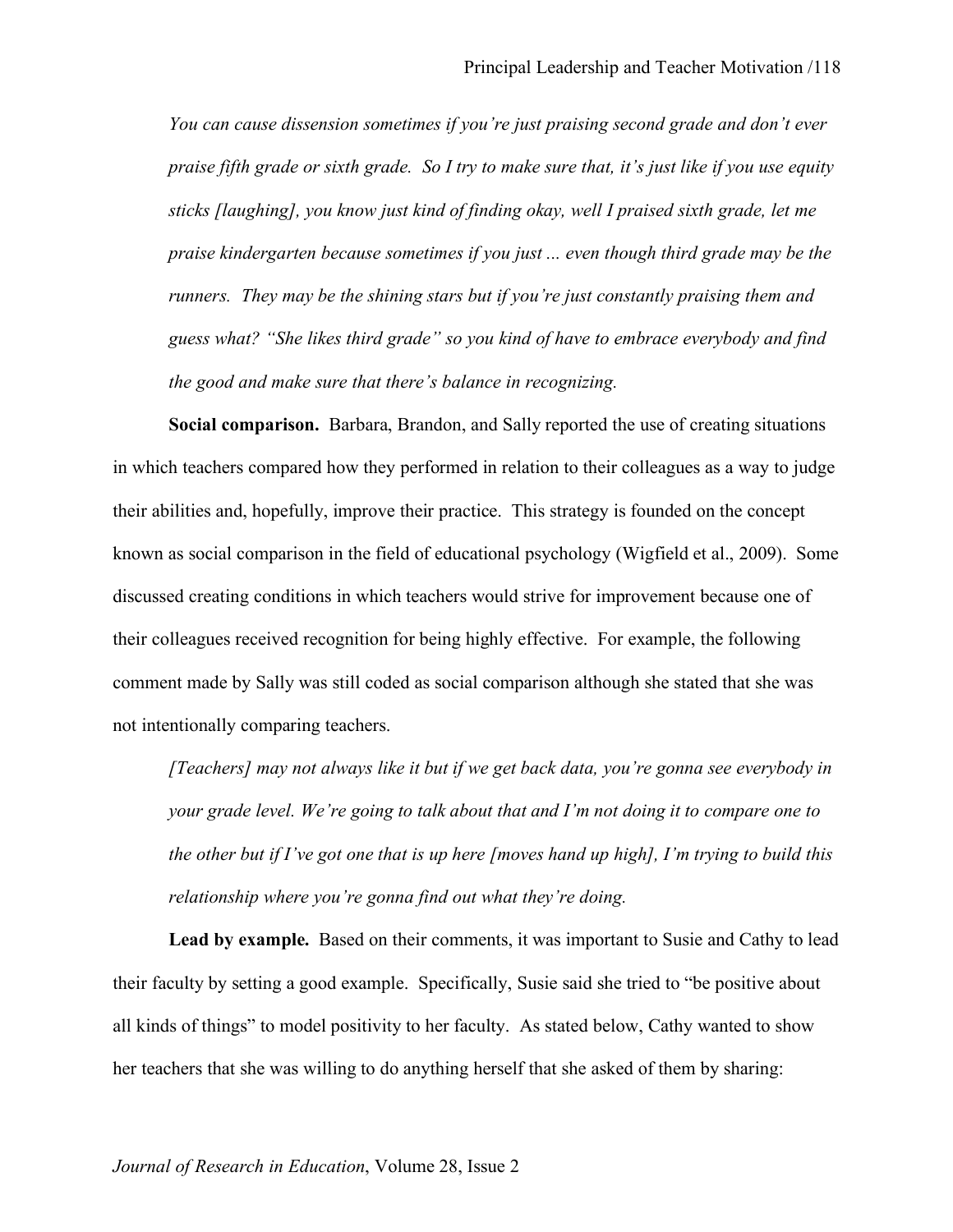*I lead by example in saying that and making sure that I don't expect teachers to do anything that I wouldn't do so I like to be a part of what they're doing. To me, I think that that's a great motivation. Like for kindergarten, I want to help make like the little background scene or whatever, you know, just doing little things like that sometimes just to motivate them to say, "Hey she's with us. She's involved. She's actively engaged."*

#### **Discussion**

School leadership has a profound impact on a learning organization, namely its members which include students and teachers (Leithwood, 2011; Leithwood et al., 2004; Lezotte & McKee, 2002; Louis et al., 2010; Marzano et al., 2005). Teachers have the greatest influence on student learning, followed by school administrators (Leithwood et al., 2004; Louis et al., 2010). Northouse (2012) described different styles of leadership as democratic, authoritarian, or laissezfaire. A school leader with a democratic style shares decision-making power, fosters collaboration, and values input from others which, in turn, can lead to teachers who are more motivated, satisfied, committed, and creative (Northouse, 2012). Within the context of Self-Determination Theory (SDT), an individual's intrinsic motivation is best supported when their basic psychological needs for autonomy, competence, and relatedness are met (Ryan & Deci, 2000, 2009). The nurturance of teachers' psychological needs are vulnerable to the working environment created by a school leader; however, the nature of a democratic leader is to support these needs.

Although these findings in current literature offer valuable insight, there remains a paucity of research that explores the complexity of these relationships within a sample from the viewpoints of both school leaders and teachers and through the convergence of theoretical lenses provided by both the educational leadership and educational psychology fields for the ultimate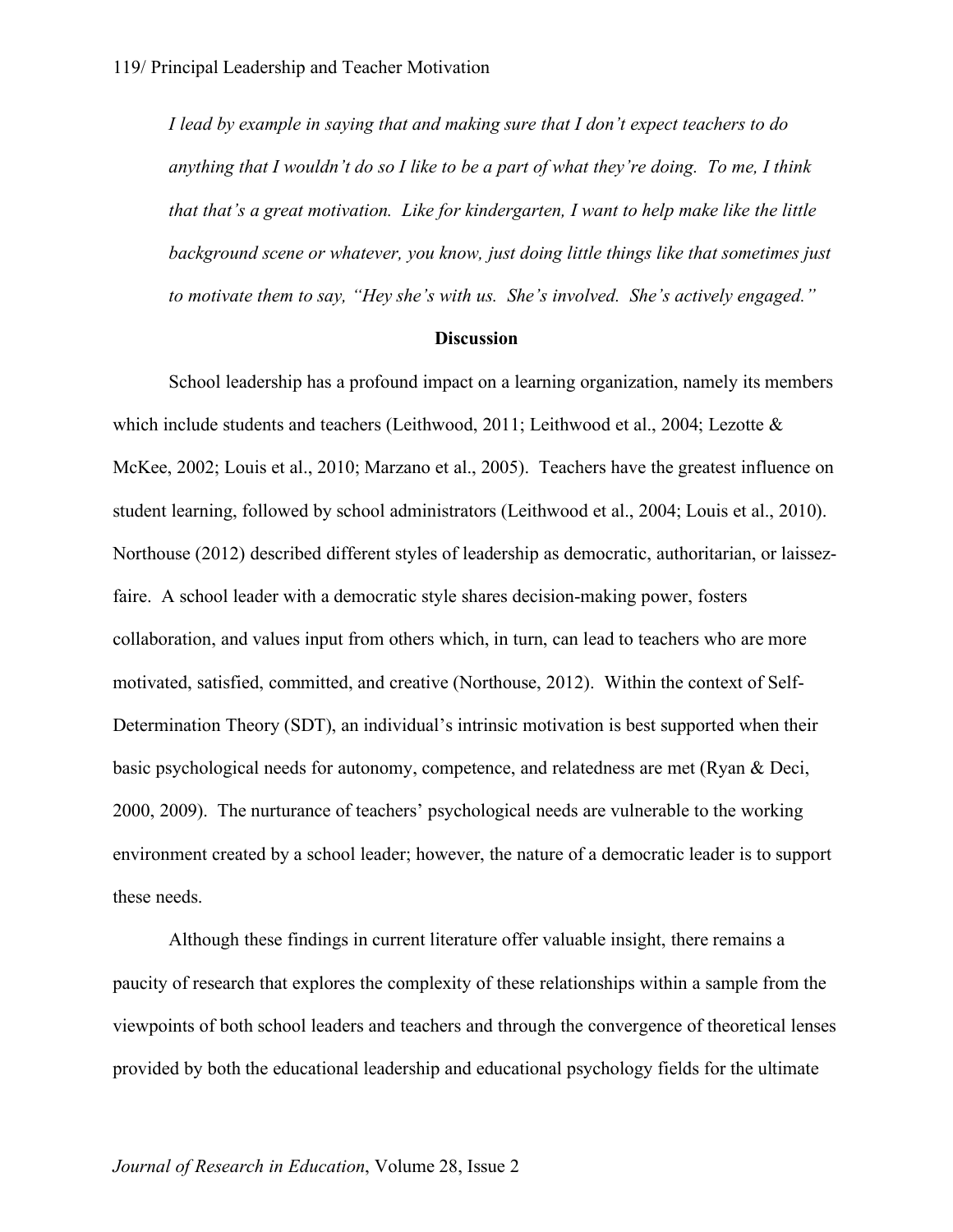goal of equipping educational practitioners with practical strategies. Therefore, this need informed the purpose of the study.

The current study showed that teachers' perceptions of their principals' leadership styles were related to their motivation at work. These findings aligned with the outcomes from other research studies (Collie et al., 2013; Eyal & Roth, 2011). However, this study uniquely examined how three different leadership styles related to all three basic psychological needs according to SDT. Specifically, post hoc tests indicated that teachers reported higher levels of autonomy, relatedness, and competence under a democratic leader.

Support of these psychological needs also emerged from administrators' responses; however, the amount of support for each need differed between the participant groups. The highest mean score in terms of teachers' self-reported psychological needs under a democratic leadership style was competence (6.184), followed by relatedness (5.927), then autonomy (5.360). In other words, the teachers who participated in this study and indicated they worked for a principal with a democratic style also most strongly felt that their feelings of competence were supported. However, participating administrators in the same school systems seemed to have a democratic style but seldom discussed supporting teachers' competence as one of the motivational strategies they used (frequency count  $= 5.7\%$ ). In fact, competence was the psychological need least discussed by administrators.

One reason for these discrepant findings could be due to the ambiguous nature of describing competence support through an interview. In other words, teachers can clearly reveal their personal thoughts through a self-report survey but this psychological need may be harder, compared to the other needs, for administrators to describe in terms of their overt actions. For example, autonomy support can be described as providing choice or sharing decision-making

#### *Journal of Research in Education*, Volume 28, Issue 2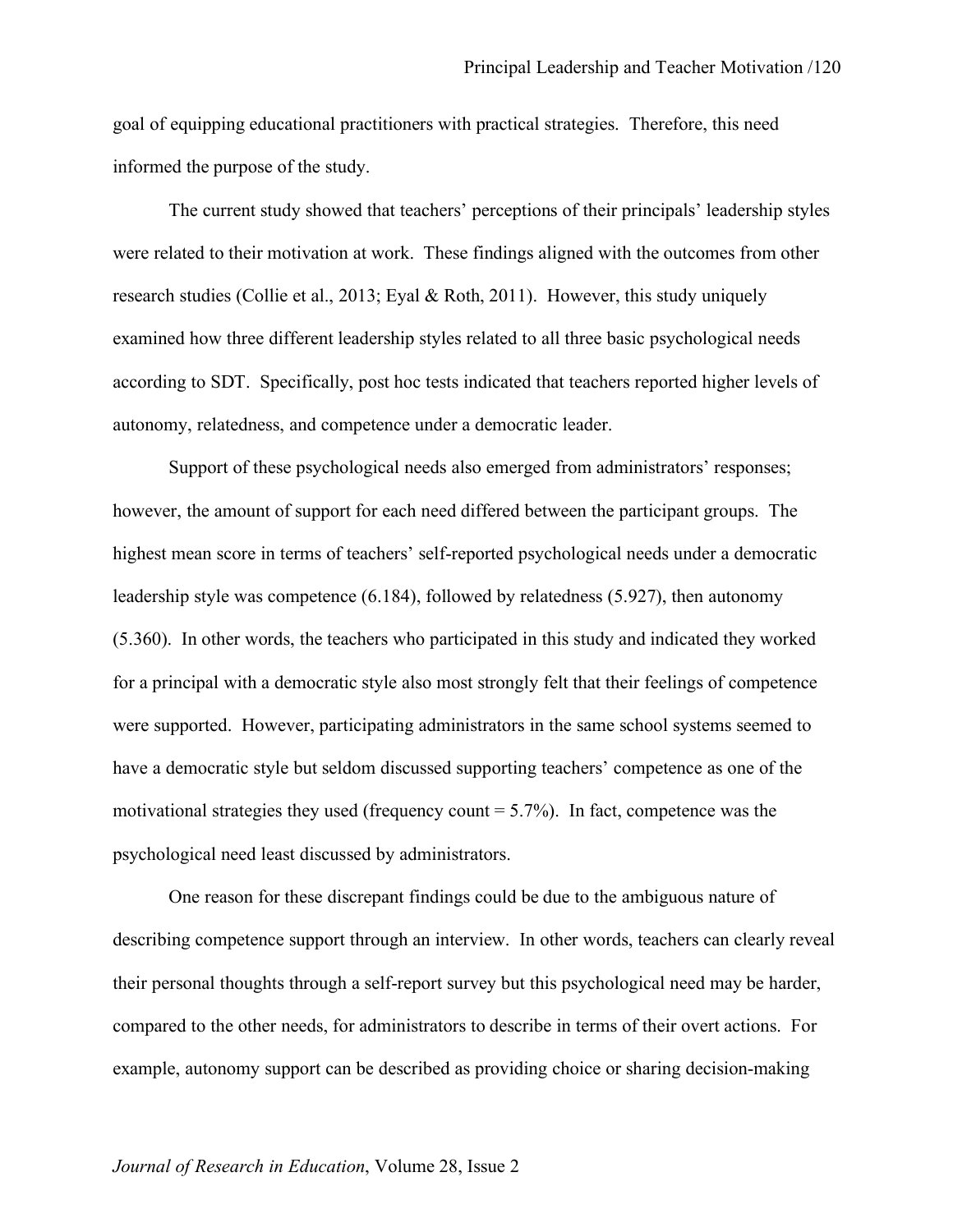#### 121/ Principal Leadership and Teacher Motivation

power and relatedness can be described by the ways relationships are established; however, competence support is difficult to describe because it is implicitly revealed by stating trust in teachers to make competent choices or because its description relies on more passive actions such as telling teachers they are competent. Another reason could be that there was a misalignment between the administrators' perceptions of teacher motivation and the teachers' experiences of motivation, which supports the need for a practice discussed by one administrator participant—soliciting feedback from teachers.

Another interesting result regarding teachers' psychological needs related to Ryan and Deci's (2002) statement that "relatedness typically plays a more distal role in the promotion of intrinsic motivation than do competence and autonomy, although there are some interpersonal activities for which satisfaction of the need for relatedness is crucial for maintaining intrinsic motivation" (p. 14). The importance of relatedness could be theoretically supported because of the interpersonal nature of the school environment. Also, Collie et al. (2013) empirically supported the significance of teachers' relatedness with students and colleagues, and the teacher survey results from this study indicated that relatedness with "people at work" was important. However, another important element to this study, interviews with administrators, provided findings specific to teachers' relatedness with administrators. Based on the statistical significance found between teachers' perceptions of leadership styles and support of their relatedness as well as the frequency of times in which relatedness was mentioned as a motivational strategy (35.8%), which was the highest among all the strategies discussed by administrators, this psychological need did not play a distal role in the support of teachers' motivation but rather a crucial facilitative role.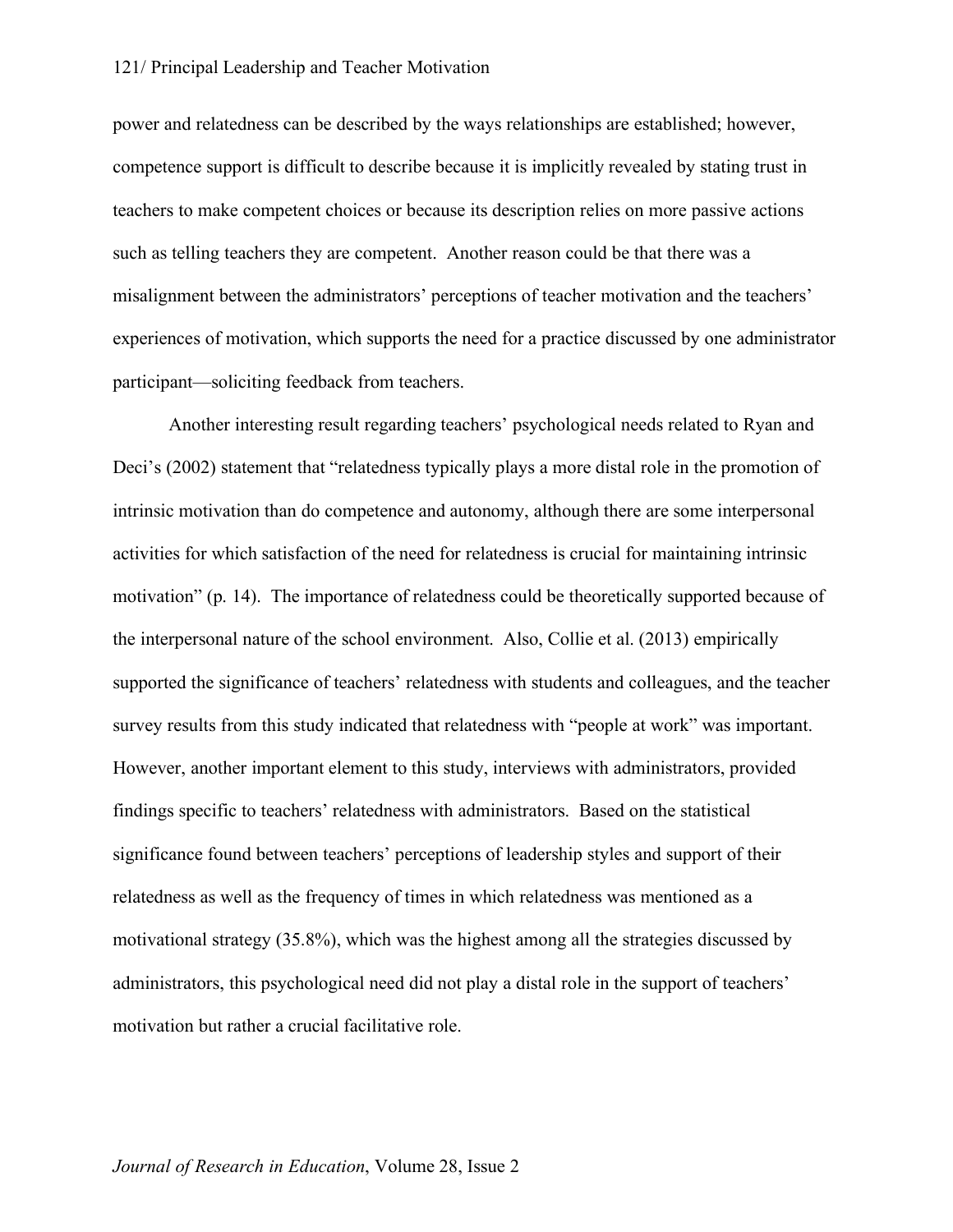#### **Limitations**

Some limitations to this study involved its methodological approaches. For example, the findings from the teacher survey and interviews with administrators required self-reported responses; therefore, the conclusions and implications of findings from this study relied on participants' truthfulness which could have been altered by social desirability to respond in ways perceived by participants as more acceptable. Also, one administrator participant pointed out another limitation to the study which involved the teacher sample. Amy suggested that the teacher participants in the study may not have been representative of teachers at large because some teachers may not "take the time to do the survey because they're too busy making sure their kids are getting what they need." Lastly, the generalizability of the findings from the study were limited by the sampling procedures, non-experimental research design, and population from which the participants were recruited.

#### **Recommendations**

A driving focus for this study was to expound recommendations for school leaders seeking to support teachers' motivation at work. Based on the findings from the current study, it is recommended that school leaders:

- 1. Share decision-making power with teachers.
- 2. Provide teachers with opportunities for choice and self-direction.
- 3. Solicit feedback from teachers and implement changes based on reasonable and valid suggestions.
- 4. Foster open and collaborative communication with and among teachers.
- 5. Provide time for teachers to collaborate with colleagues.
- 6. Build relationships with teachers and express their value to the learning community.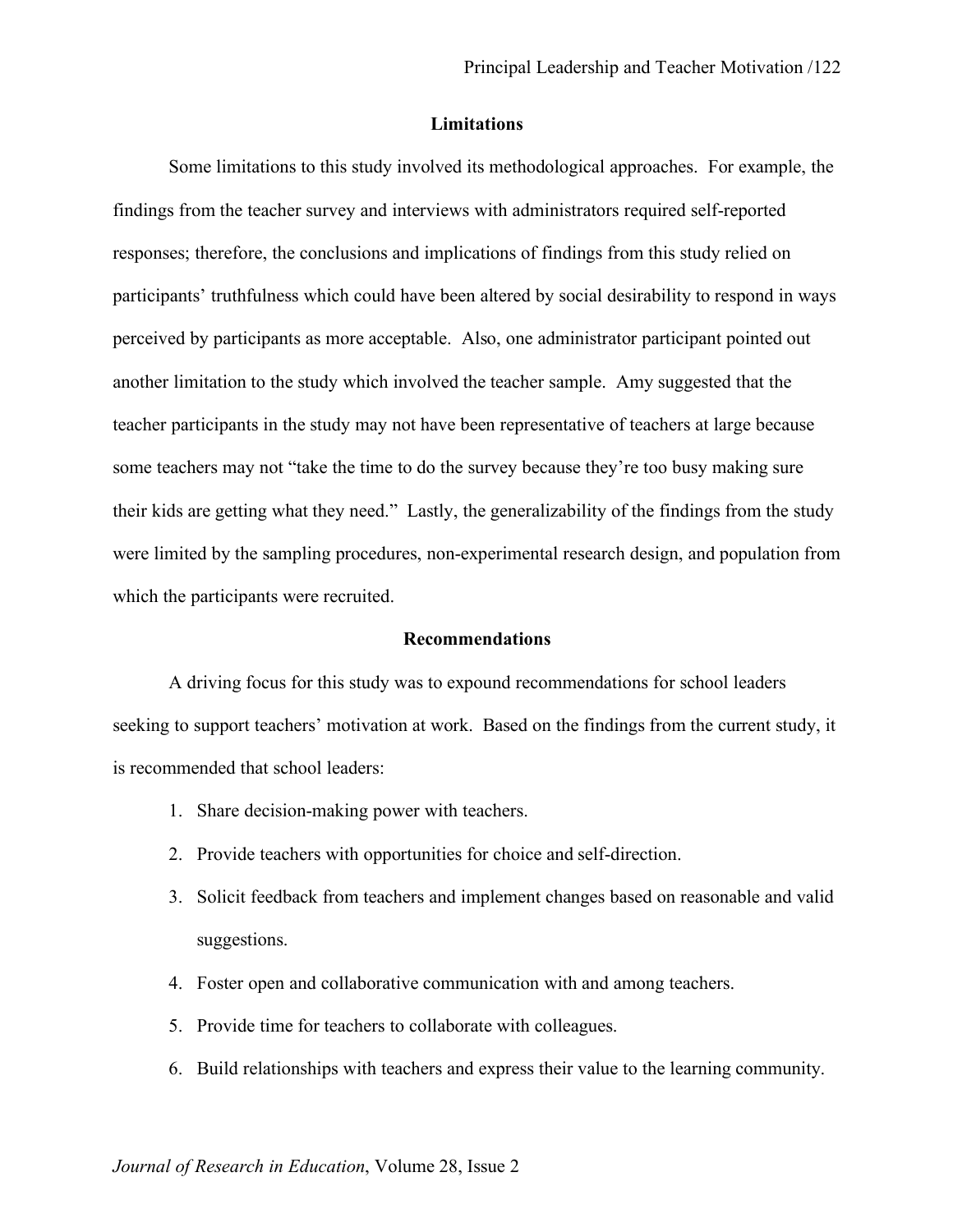7. Express trust in teachers' competence to complete professional responsibilities successfully.

This research study addressed both theoretical and pragmatic significance to the relationships between educational leadership styles and teacher motivation. However, there is still a need for further research to investigate the theoretical and methodological approaches that were taken in this study. For example, much attention has been devoted to exploring student motivation and achievement through the lens of Self-Determination Theory (Ryan & Deci, 2009), but a need exists for this theory to continually expand and encompass teacher motivation as well (Bouwma-Gearhart, 2010; Collie et al., 2013; Eyal & Roth, 2010).

Moreover, another promising area of research that honors the need to reach across different fields of study is exploring how higher education programs in administration and teacher leadership can work in tandem. Greenlee (2007) asserted, "Inevitably, future administrators and teacher leaders must share the particular knowledge and skills that are manifest as educational leadership. Thus they might be educated together without the barriers of traditional university programming with its emphasis on the continuing role of the principal as the solitary instructional leader" (p. 52). The current study theoretically and empirically supported the need for school administrators to share decision-making power with teachers in order to promote their motivation; however, what this collaborative relationship actually looks like could be better examined and defined within the context of programs designed to teach educational leadership from the roles of both administrators and teachers.

#### **Conclusion**

The purpose of the present study was threefold. First, the theoretical and empirical research from the disparate fields of educational psychology and educational leadership were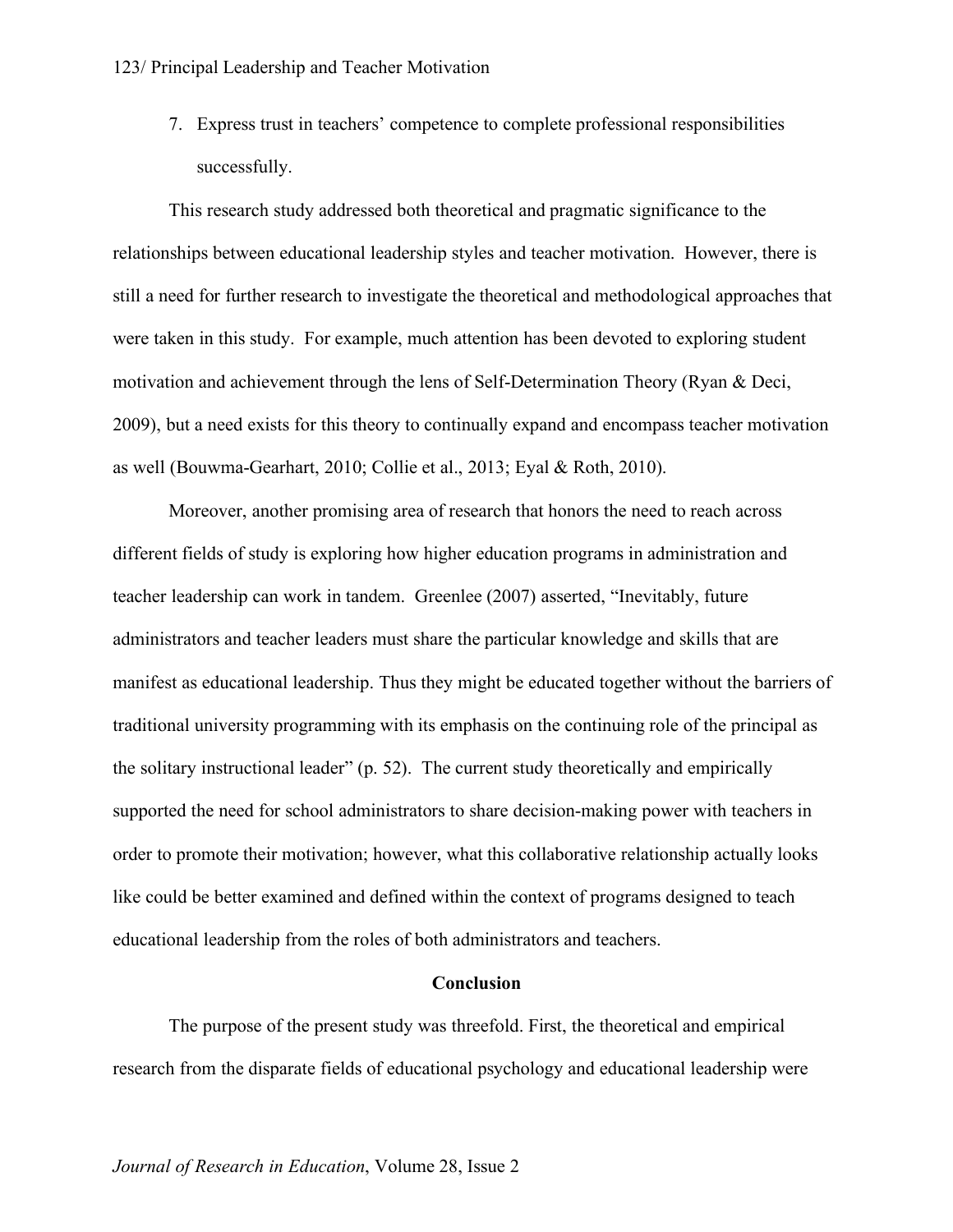merged. Second, we explored the relationship between teachers' perceptions of their principals' leadership styles and their motivation at work. Third, we bridged the findings of academic researchers and educational leaders by calling upon their expertise to elucidate the practical implications of teacher-reported findings rendered from the study.

This study made a unique contribution as it synthesized the educational leadership research into the three leadership styles of authoritarian, democratic, or laissez-faire practices with the educational psychological research into the psychological needs of autonomy, competence and relatedness as specified by Self-Determination Theory (SDT). The results of the present study indicated that teachers' perceptions of their principal's leadership style were in fact related to the combined dependent variables of teacher autonomy, relatedness, competence, and social isolation. The results of the qualitative interviews with administrators indicated that relatedness was the most prevalently discussed motivational strategy. In conclusion, the results demonstrated that the manner in which teachers perceived their principal's style of leadership related to the motivation they experienced at work. Moreover, principals' perceptions affected the strategies they employed to promote teachers' motivation. In other words, perceptions matter.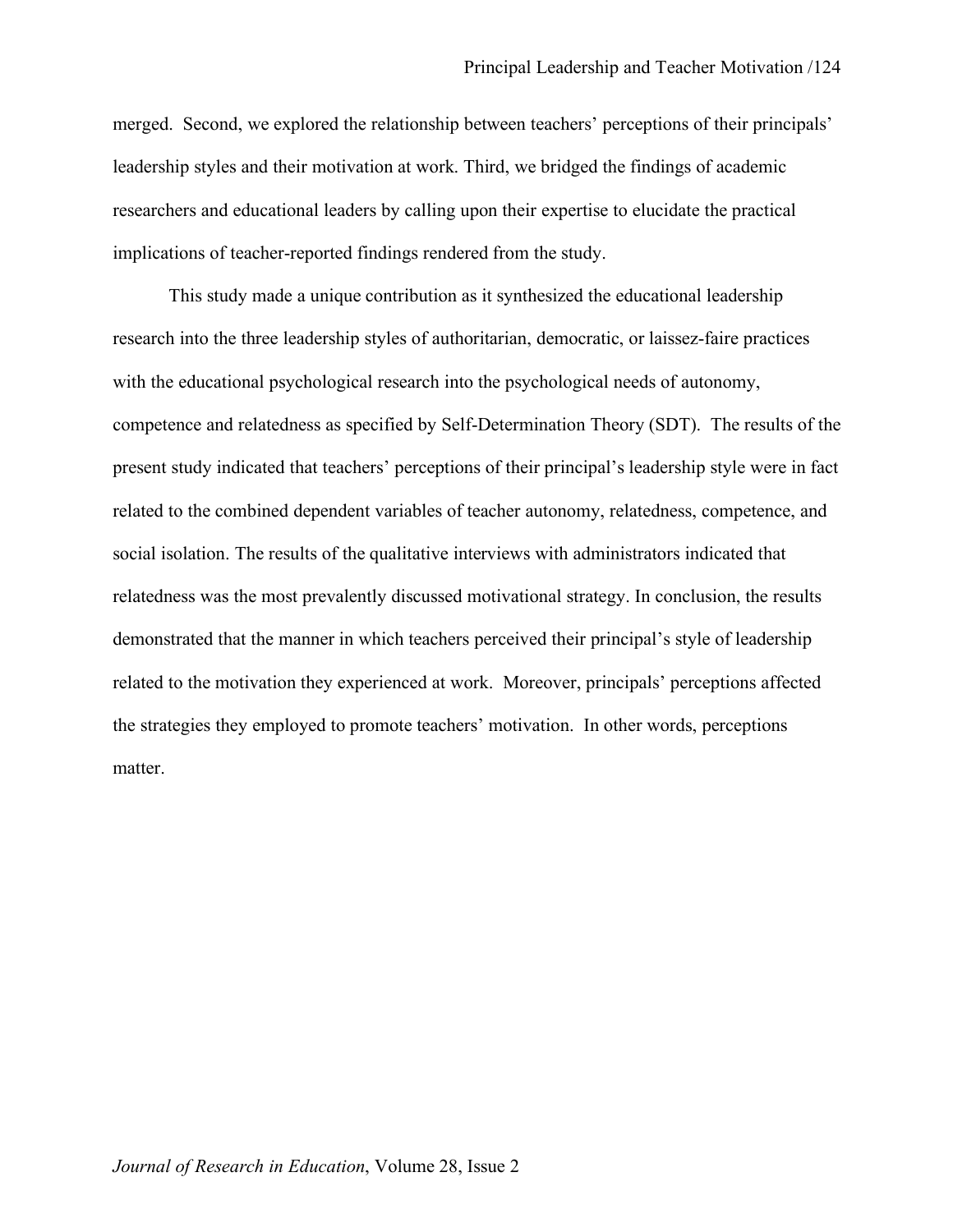#### **References**

- Bellibas, M. S., & Liu, Y. (2017). Multilevel analysis of the relationship between principals' perceived practices of instructional leadership and teachers' self-efficacy perceptions. *Journal of Educational Administration, 55*(1), 49-69.
- Berg, B. L., & Lune, H. (2012). *Qualitative research methods for the social sciences* (8th ed.). Boston: Pearson.
- Bouwma-Gearhart, J. (2010). Pre-service educator attrition informed by self-determination theory: Autonomy loss in high-stakes education environments. *Problems of Education in the 21st Century, 26*, 30–41.
- Cohen, J. (1988). *Statistical power analysis for the behavioral sciences* (2nd ed.). Hillsdale, NJ: Lawrence Erlbaum Associates.
- Collie, R. J., Shapka, J. D., & Perry, N. E. (2012). School climate and social-emotional learning: Predicting teacher stress, job satisfaction, and teaching efficacy. *Journal of Educational Psychology, 104*, 1189-1204.
- Collie, R. J., Shapka, J. D., & Perry, N. E. (2013, April) *Motivation for teaching: An examination using self-determination theory*. Paper presented at the Spring Conference of the American Educational Research Association, San Francisco, CA.
- Creswell, J. W. (2007). *Qualitative inquiry & research design: Choosing among five approaches* (2nd ed.). Thousand Oaks, CA: Sage Publications.
- Deci, E. L., & Ryan, R. M. (2000). The "what" and "why" of goal pursuits: Human needs and the self-determination of behavior. *Psychological Inquiry, 11*, 277–268.
- Eyal, O., & Roth, G. (2011). Principals' leadership and teachers' motivation: Self-determination theory analysis. *Journal of Educational Administration, 49*, 256–275.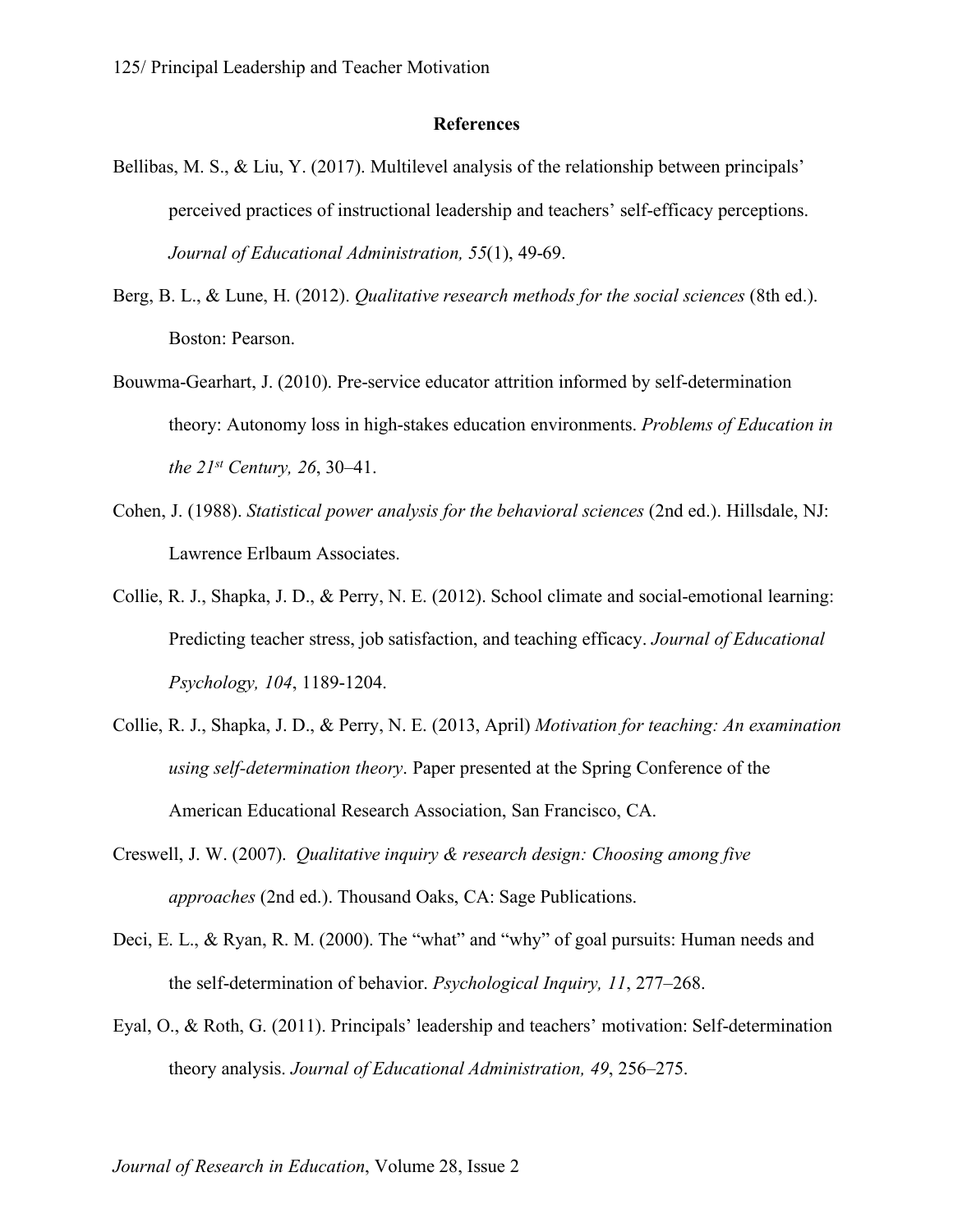- Greenlee, B. J. (2007). Building teacher leadership capacity through educational leadership programs. *Journal of Research for Educational Leaders, 4*, 44–74.
- Gronn, P. (2002). Distributed leadership. In K. Leithwood & P. Hallinger (Eds.) *Second international handbook of educational leadership and administration* (pp. 653-696). The Netherlands: Kluwer Academic Publishers.
- Hallinger, P., & Heck, R. H. (1998). Exploring the principal's contribution to school effectiveness: 1980-1995*. School Effectiveness and School Improvement, 9*, 157-191.
- Harris, A., & Spillane, J. (2008). Distributed leadership through the looking glass. *Management in Education, 22*, 31–34.
- Huber, S. G. (2004). School leadership and leadership development: Adjusting leadership theories and development programs to values and the core purpose of school. *Journal of Educational Administration, 42*, 669–684.
- Ilardi, B. C., Leone, D., Kasser, R., & Ryan, R. M. (1993). Employee and supervisor ratings of motivation: Main effects and discrepancies associated with job satisfaction and adjustment in a factory setting. *Journal of Applied Social Psychology, 23*, 1789–1805.
- Ingersoll, R. (2003). *Is there really a teacher shortage? A research report* (Document No. R-03- 4). Seattle: University of Washington, Center for the Study of Teaching and Policy.
- Ingersoll, R., & May, H. (2011). *Recruitment, retention and the minority teacher shortage.* Philadelphia, PA: Consortium for Policy Research in Education, University of Pennsylvania.
- Kersaint, G. (2005). *Teacher attrition: A costly loss to the nation and to the states*. Alliance for Excellent Education. Issue Brief. August.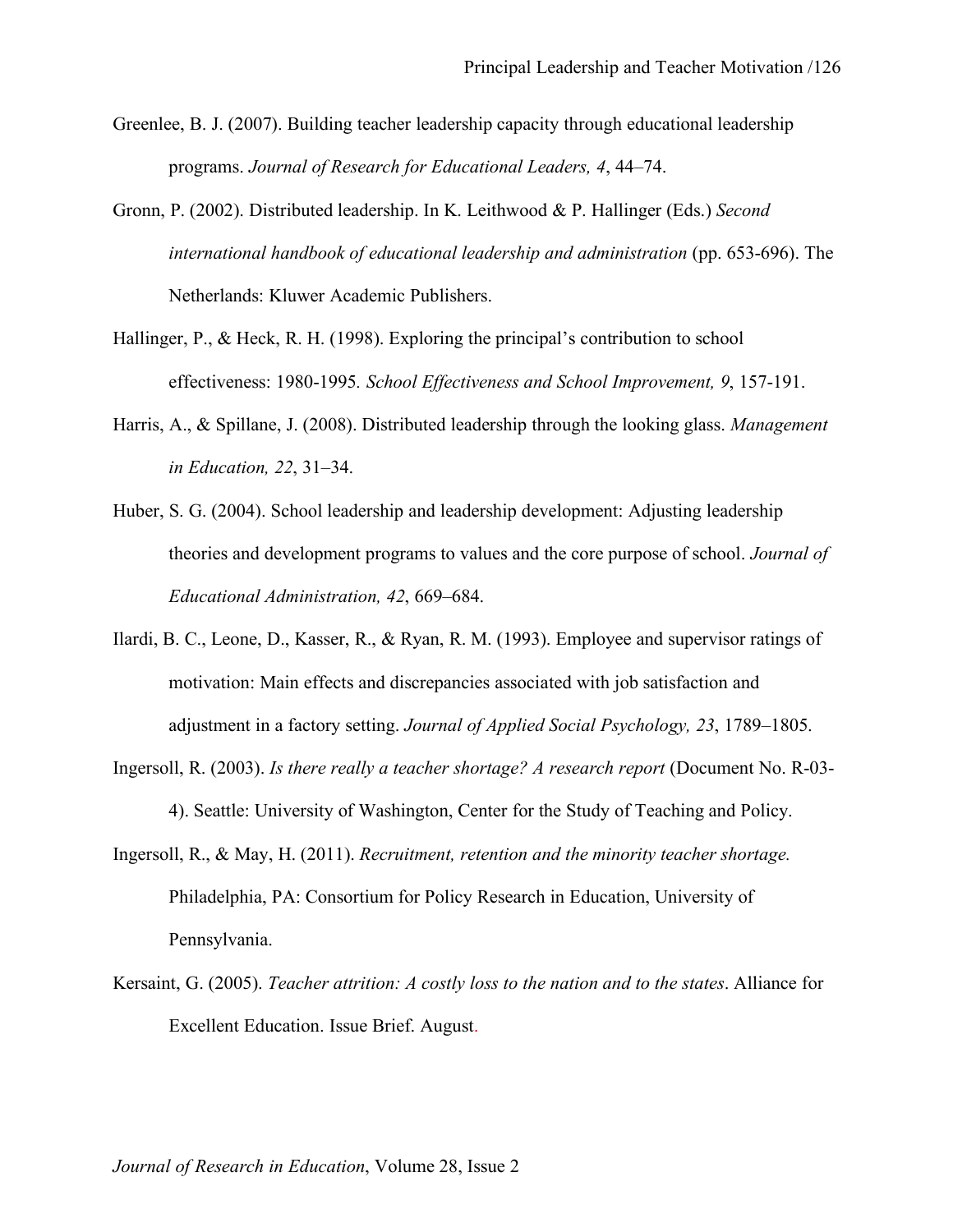- Kvale, S., & Brinkmann, S. (2009). *InterViews: Learning the craft of qualitative research interviewing* (2nd ed.). Los Angeles: Sage Publications.
- Leithwood, K. (2011). Leadership and student learning: What works and how. In J. Robertson & H. Timperley (Eds.) *Leadership and learning*. Thousand Oaks, CA: Sage Publications.
- Leithwood, K., Louis, K. S., Anderson, S., & Wahlstrom, K. (2004). *Review of research: How leadership influences student learning.* Center for Applied Research and Educational Improvement, Ontario Institute for Studies in Education.
- Leithwood, K., Patten, S., & Jantzi, D. (2010). Testing a conception of how school leadership influences student learning. *Educational Administration Quarterly, 46*, 671–706.
- Lezotte, L. W., & McKee, K. M. (2002). *Assembly required: A continuous school improvement system.* Okemos, MI: Effective Schools Products, Ltd.
- Lezotte, L. W., & McKee, K. M. (2006). *Stepping up: Leading the charge to improve our schools*. Okemos, MI: Effective Schools Products, Ltd.
- Lortie, D. (1975). *Schoolteacher: A sociological study*. Chicago, IL: The University of Chicago Press.
- Louis, K. S., Leithwood, K., Wahlstrom, K., & Anderson, S. (2010). *Learning from leadership: Investigating the links to improved student learning*. Retrieved from Wallace Foundation website: www.wallacefoundation.org/knowledge-center/schoolleadership/keyresearch/Documents/Investigating-the-Links-toImproved-Student-Learning.pdf
- Marzano, R., Waters, T., & McNulty, B. A. (2005). *School leadership that works: From research to results.* Aurora, CO: Mid-Continent Research for Education and Learning.
- Murphy, J. (2002). Reculturing the profession of educational leadership: New blueprints. *Educational Administration Quarterly, 38*, 176–194.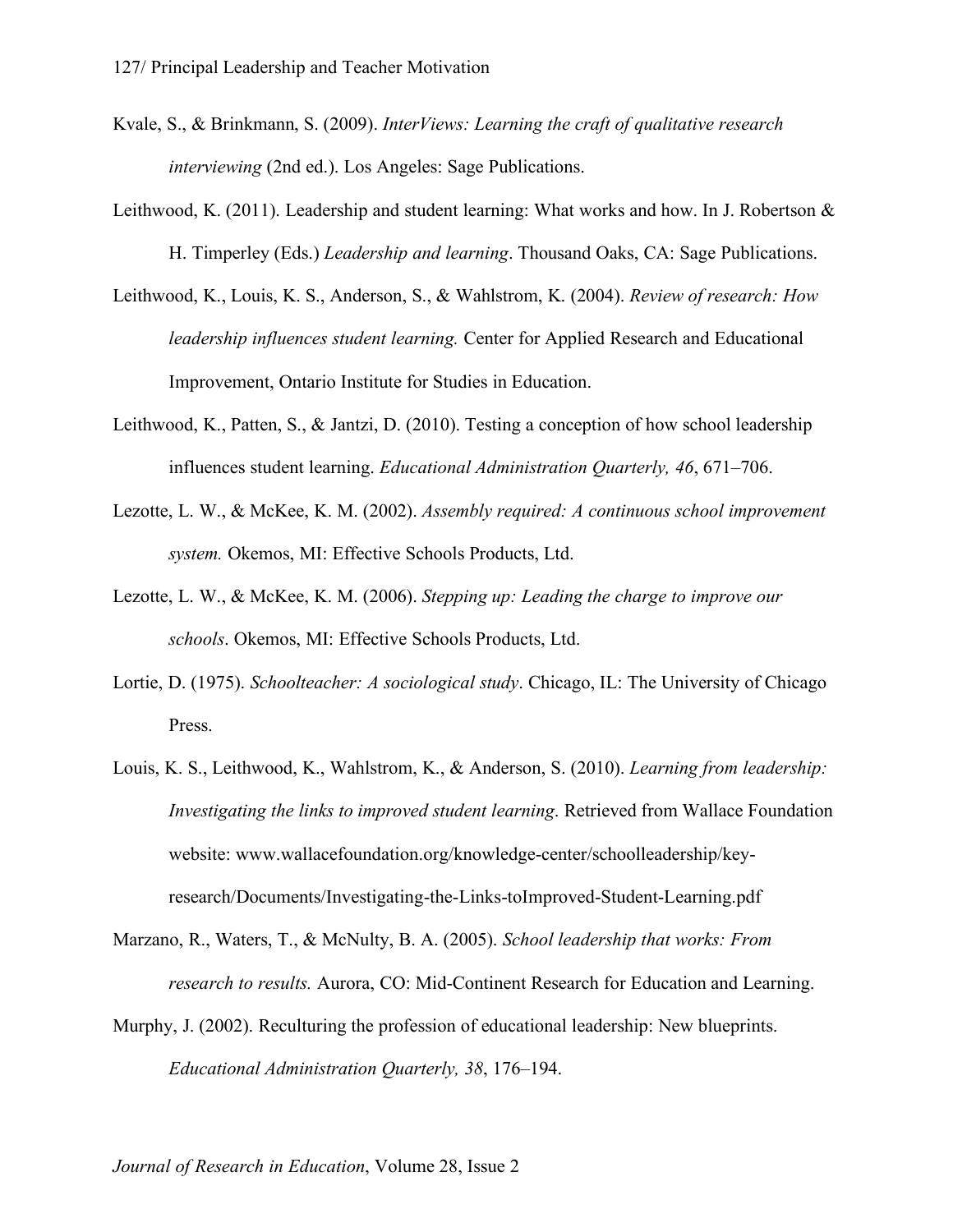- National Commission on Teaching and America's Future. (2007). *The high cost of teacher turnover.* Retrieved April 22, 2011 from: http://www.nctaf.org
- Niemiec, C. P., & Ryan, R. M. (2009). Autonomy, competence, and relatedness in the classroom: Applying self-determination theory to educational practice. *Theory and Research in Education, 7*, 133–144.
- Northouse, P. G. (2012). *Introduction to leadership: Concepts and practice*. Thousand Oaks, CA: Sage Publications.
- Patton, M. Q. (2002). *Qualitative research & evaluation methods* (3rd Ed.). Thousand Oaks, CA: Sage Publications, Inc.
- Price, H. E. (2015). Principals' social interactions with teachers. *Journal of Educational Administration, 53*, 116-139.
- Ravitch, D. (2010). *The death and life of the great American school system: How testing and choice are undermining education*. Philadelphia, PA: Basic Books.
- Rinke, C. (2008). Understanding teachers' careers: Linking professional life to professional path. *Educational Research Review, 3*, 1–13.
- Ryan, R. M. (1995). Psychological needs and the facilitation of integrative processes. *Journal of Personality, 63*, 397–427.
- Ryan, R. M., & Deci, E. L. (2000). Intrinsic and extrinsic motivations: Classic definitions and new directions. *Contemporary Educational Psychology, 25*, 54–67.
- Ryan, R. M., & Deci, E. L. (2002). Overview of self-determination theory: An organismic dialectical perspective. In E. Deci & R. Ryan (Eds.) *Handbook of self-determination research* (pp. 3-33). Rochester, NY: The University of Rochester Press.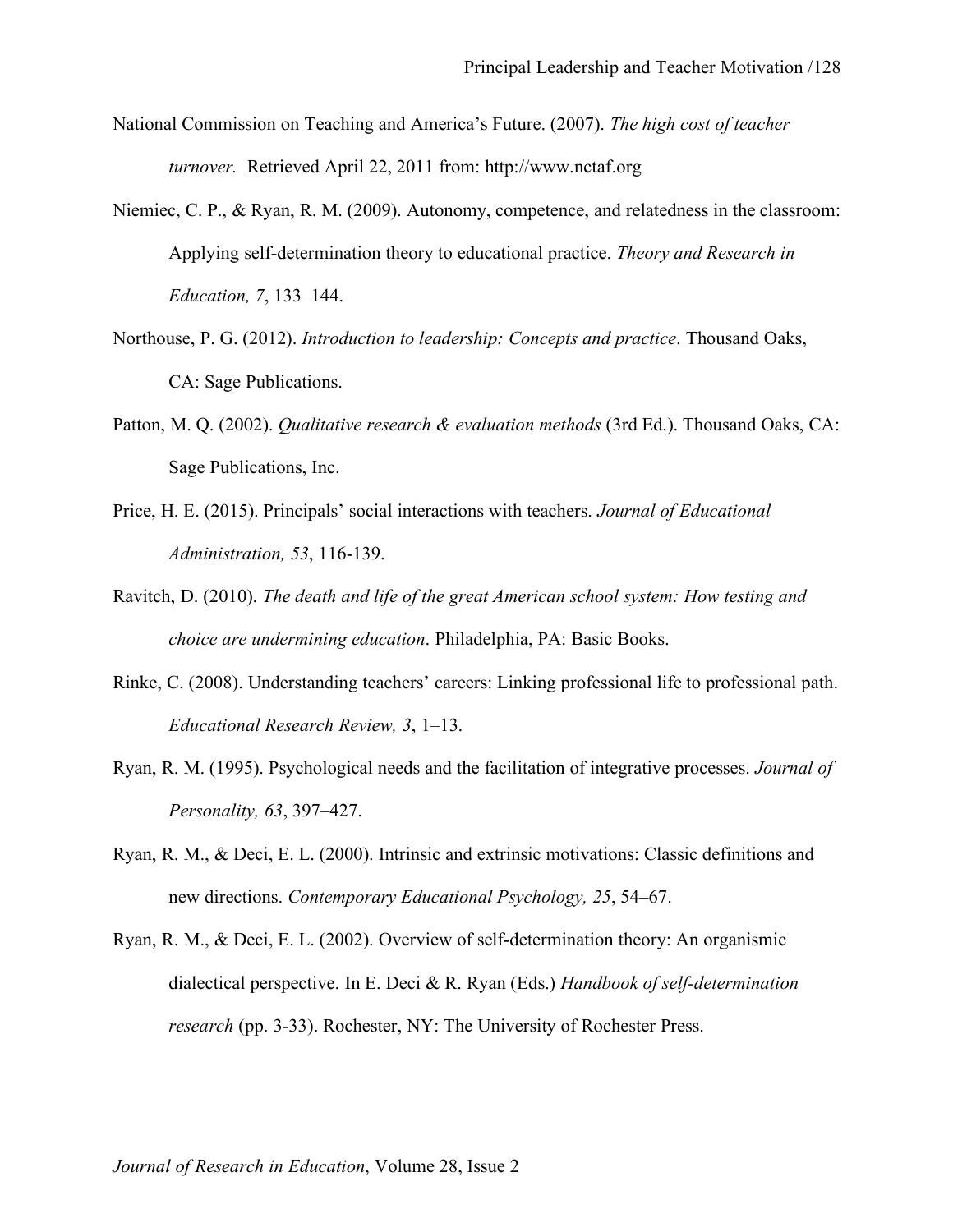- Ryan, R. M., & Deci, E. L. (2009). Promoting self-determined school engagement: Motivation, learning, and well-being. In K. Wentzel & A. Wigfield (Eds.), *Handbook of motivation at school* (pp. 171–195). New York, NY: Routledge.
- Schunk, D. H., & Zimmerman, B. J. (2006). Competence and control beliefs: Distinguishing the means and ends. In P. A. Alexander & P. H. Winne (Eds.) *Handbook of educational psychology* (2nd ed., pp. 327–367). New York, NY: Routledge.
- Smith, M. L. (1991). Put to the test: The effects of external testing on teachers. *Educational Researcher, 20*, 8–11.
- Supovitz, J., Sirinides, P., & May, H. (2010). How principals and peers influence teaching and learning. *Educational Administration Quarterly, 46*, 31-56.
- Wigfield, A., Tonks, S., & Klauda, S. L. (2009). Expectancy-value theory. In K. Wentzel & A. Wigfield (Eds.), *Handbook of motivation at school* (pp. 55–75). New York, NY: Routledge.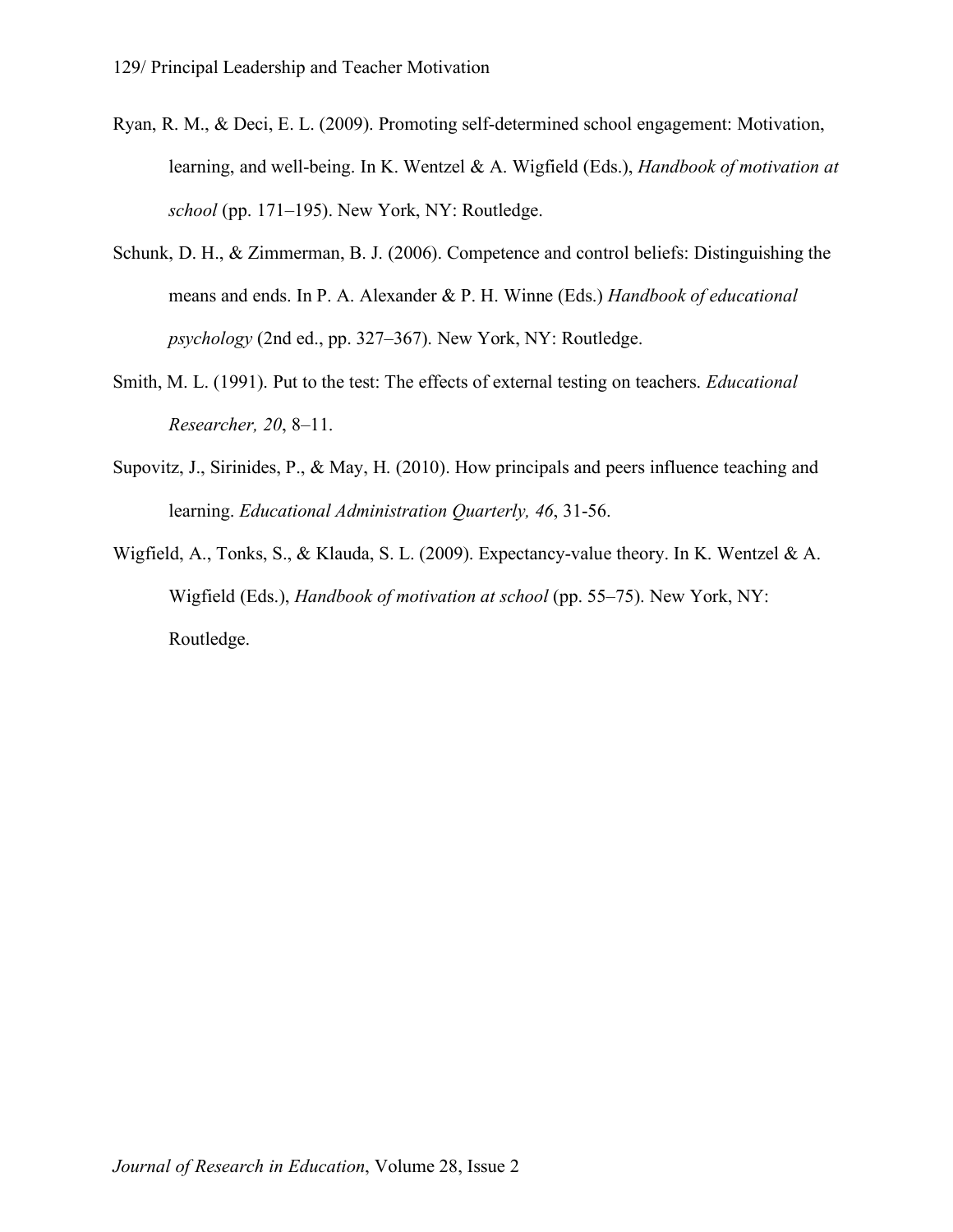## Appendix

### Administrator Interview Codebook

| Code                       | Code Type (Source)                                                               | Definition                                                                                                                                                                                | Data Exemplar(s)                                                                                                                                                                                                                                                                                                                                                                                                                                                                                                                                                                                                                                          |
|----------------------------|----------------------------------------------------------------------------------|-------------------------------------------------------------------------------------------------------------------------------------------------------------------------------------------|-----------------------------------------------------------------------------------------------------------------------------------------------------------------------------------------------------------------------------------------------------------------------------------------------------------------------------------------------------------------------------------------------------------------------------------------------------------------------------------------------------------------------------------------------------------------------------------------------------------------------------------------------------------|
| autonomy                   | a priori<br>(rooted in self-<br>determination<br>theory; Ryan &<br>Deci, 2000)   | choice and the<br>opportunity for self-<br>direction                                                                                                                                      | So them [teachers] having a voice in<br>what's happening at the school is a<br>huge, I think, motivation to them to<br>keep them engaged. Now, it's not<br>always now you go do but you have a<br>voice in the different activities                                                                                                                                                                                                                                                                                                                                                                                                                       |
| competence                 | a priori<br>(rooted in self-<br>determination<br>theory; Ryan &<br>Deci, 2000)   | effectively engage in<br>the surrounding<br>environment                                                                                                                                   | I try to identify the issues that are in<br>the school themselves and then for<br>them [teachers] as the panel of experts,<br>because they have been here much<br>longer than I have, to come up with<br>solutions.                                                                                                                                                                                                                                                                                                                                                                                                                                       |
| relatedness                | a priori<br>(rooted in self-<br>determination<br>theory; Ryan $&$<br>Deci, 2000) | personal relationship<br>between administrator<br>and teacher( $s$ ) or<br>between teachers ( <i>i.e.</i> ,<br>colleagues,<br>mentors/mentees);<br>feelings of value and<br>belongingness | I believe in being relational which is<br>hilarious because I'm not a touchy<br>feely person either but they know I<br>care. If they're out, I try to send a text<br>"Hey, are you doing okay?" You<br>know, I genuinely care and they<br>respond to that.<br>Each person, new person has a mentor<br>that teaches the same content area and<br>they have a person who's in their<br>department as well so they kind of<br>have two people to talk to.<br>Well, some of the things that I do is try                                                                                                                                                       |
| professional<br>reflection | emergent<br>(Amy, Barbara,<br>Brandon, Sally,<br>Susie)                          | deliberate reflection<br>on professional<br>practices for the<br>purpose of learning<br>and improvement                                                                                   | to help teachers to feel like they are an<br>integral part of the school.<br>We ask them, you know, what<br>canhow can you improve? From our<br>walkthroughs, this is what we saw in<br>your walkthrough, what do you think<br>about this? And so, we're trying that<br>one thing we talked about more<br>recently is having them video<br>themselves and that was one of my<br>questions that I asked them as a whole,<br>you know, how many have you ever<br>saw your class through a video? And a<br>lot of them haven't and so it's<br>something that we're considering<br>changing now we're trying to set up a<br>schedule and start videoing their |